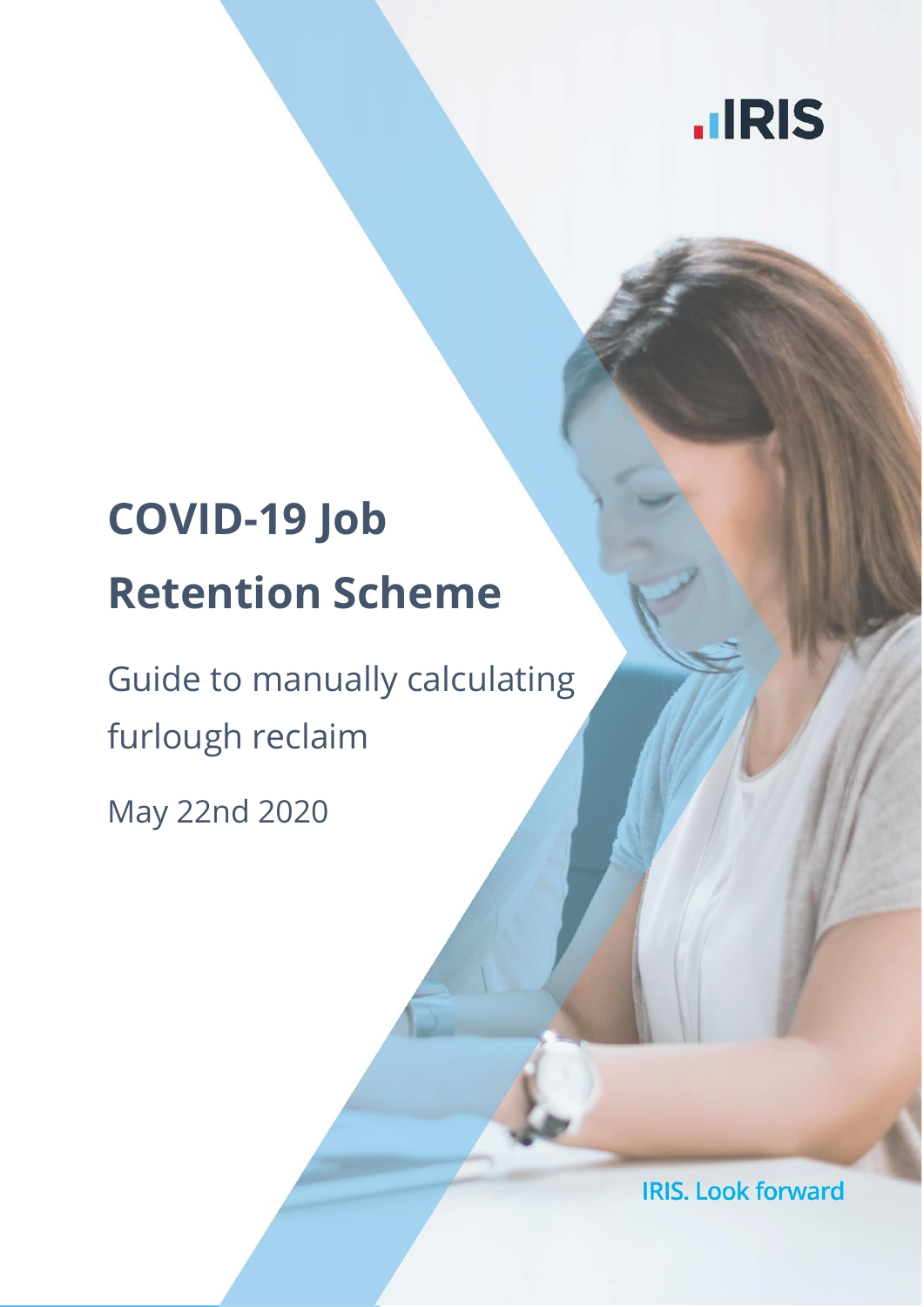# **Contents**

| Step 3: Identify furloughed employees who have been/will be paid in the period  8                               |  |
|-----------------------------------------------------------------------------------------------------------------|--|
|                                                                                                                 |  |
|                                                                                                                 |  |
|                                                                                                                 |  |
|                                                                                                                 |  |
| Step 6: Calculate the employer's mandatory automatic enrolment pension contributions, per                       |  |
| Step 7: Sum the grants in respect of gross pay, Employer's NICs and AE contributions  13                        |  |
| Approach A - Variable pay, single monthly pay date for all employees  13                                        |  |
|                                                                                                                 |  |
|                                                                                                                 |  |
| the contract of the contract of the contract of the contract of the contract of the contract of the contract of |  |
| Step 2: Identify furloughed employees who have been or will be paid in the period  14                           |  |
|                                                                                                                 |  |
|                                                                                                                 |  |
|                                                                                                                 |  |
|                                                                                                                 |  |
| Step 5: Calculate the employer's mandatory automatic enrolment pension contributions, per                       |  |
|                                                                                                                 |  |
|                                                                                                                 |  |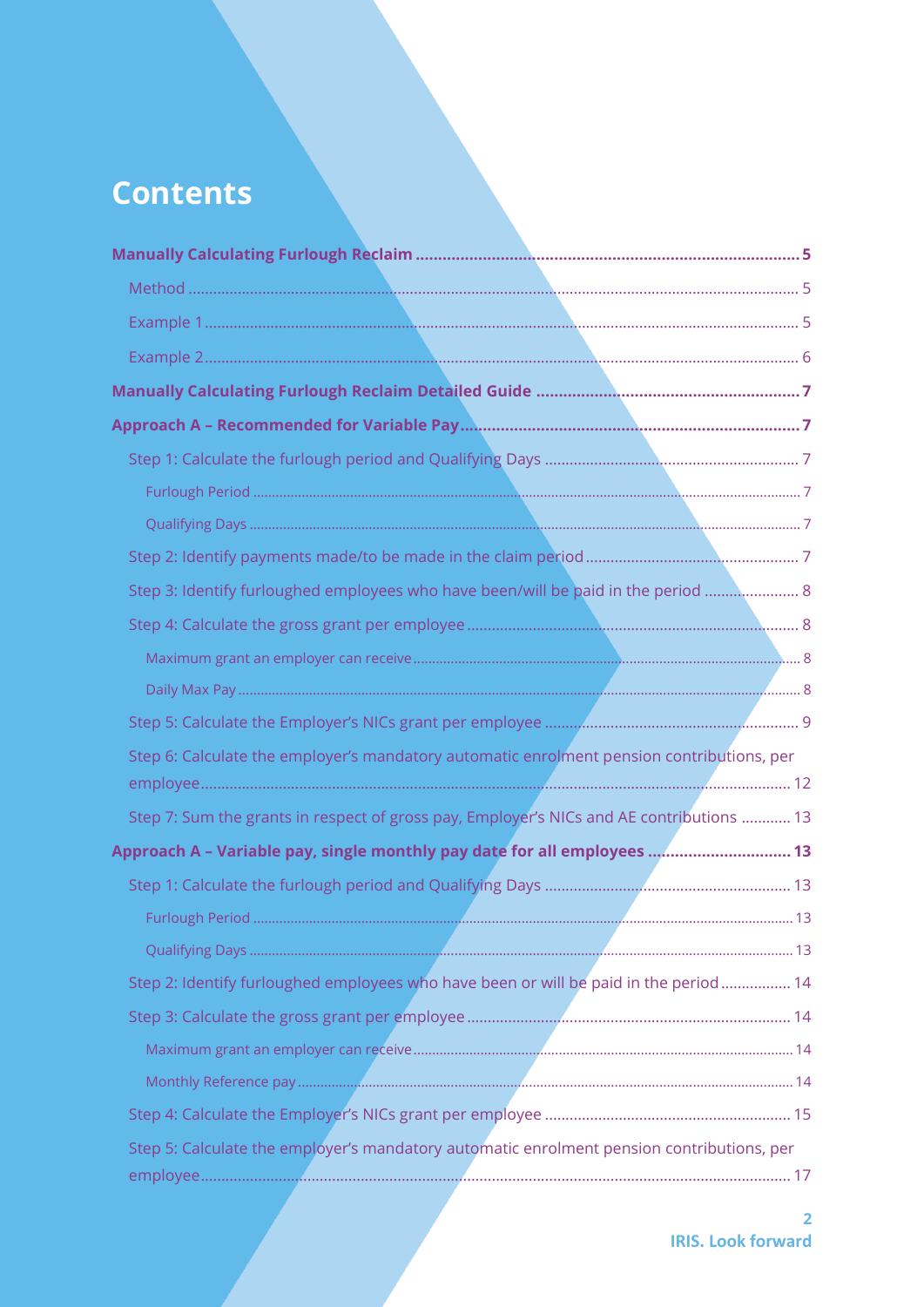| Step 6: Sum the grants in respect of gross pay, Employer's NICs and AE contributions  18  |  |
|-------------------------------------------------------------------------------------------|--|
| Approach A - Variable pay, single weekly pay date for all employees 19                    |  |
|                                                                                           |  |
|                                                                                           |  |
|                                                                                           |  |
| Step 2: Identify furloughed employees who have been or will be paid in the period 19      |  |
|                                                                                           |  |
|                                                                                           |  |
|                                                                                           |  |
|                                                                                           |  |
| Step 5: Calculate the employer's mandatory automatic enrolment pension contributions per  |  |
| Step 6: Sum the grants in respect of gross pay, Employer's NICs and AE contributions  24  |  |
|                                                                                           |  |
|                                                                                           |  |
|                                                                                           |  |
|                                                                                           |  |
| Step 2: Identify furloughed employees who have been or will be paid in the period  25     |  |
|                                                                                           |  |
|                                                                                           |  |
|                                                                                           |  |
|                                                                                           |  |
| Step 5: Calculate the employer's mandatory automatic enrolment pension contributions, per |  |
| Step 6: Sum the grants in respect of gross pay, Employer's NICs and AE contributions  31  |  |
|                                                                                           |  |
|                                                                                           |  |
|                                                                                           |  |
|                                                                                           |  |
| Step 2: Identify furloughed employees who have been or will be paid in the period 31      |  |
|                                                                                           |  |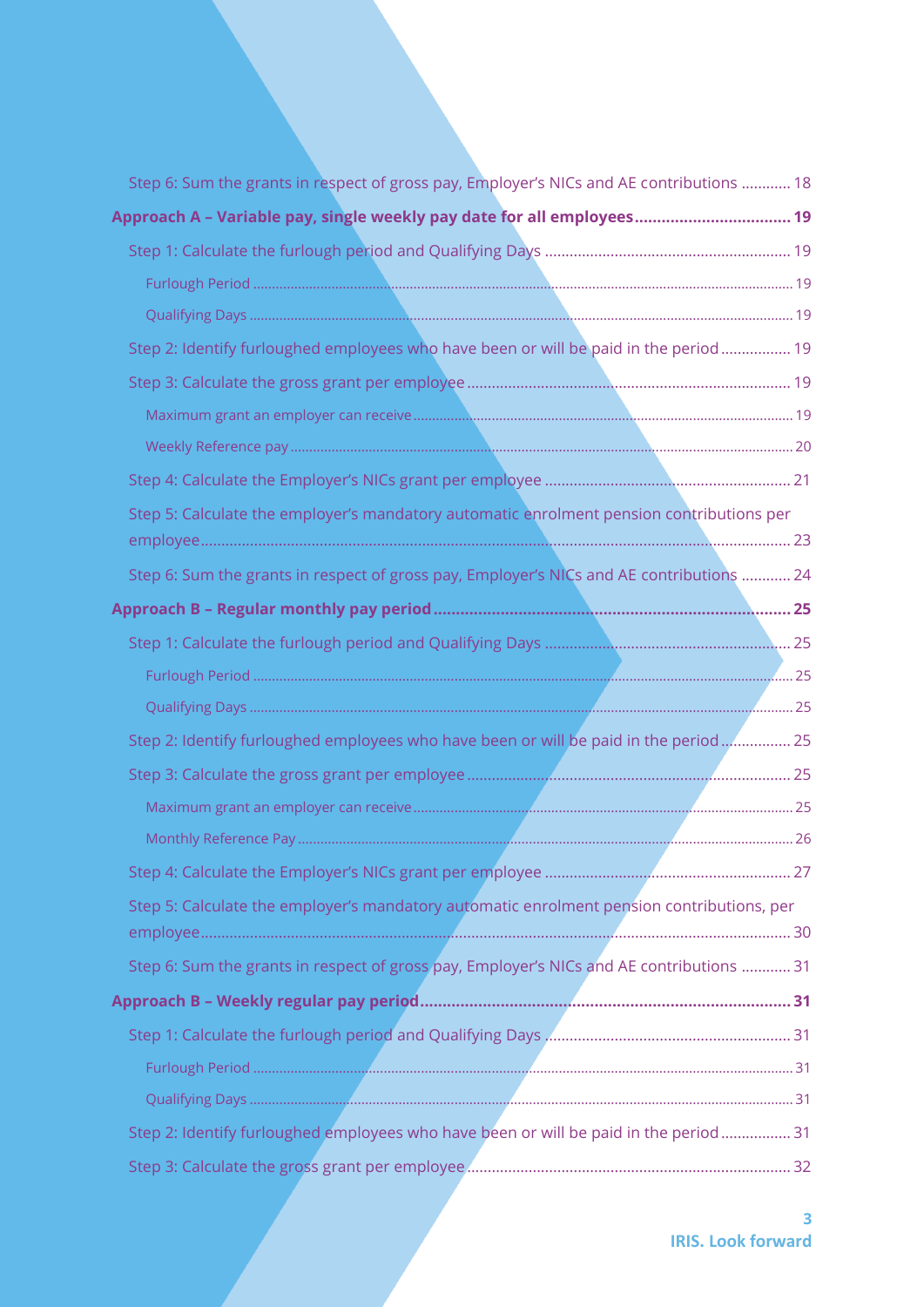| Step 5: Calculate the employer's mandatory automatic enrolment pension contributions per |  |
|------------------------------------------------------------------------------------------|--|
|                                                                                          |  |
| Step 6: Sum the grants in respect of gross pay, Employer's NICs and AE contributions  37 |  |
|                                                                                          |  |
|                                                                                          |  |
|                                                                                          |  |
|                                                                                          |  |
|                                                                                          |  |
|                                                                                          |  |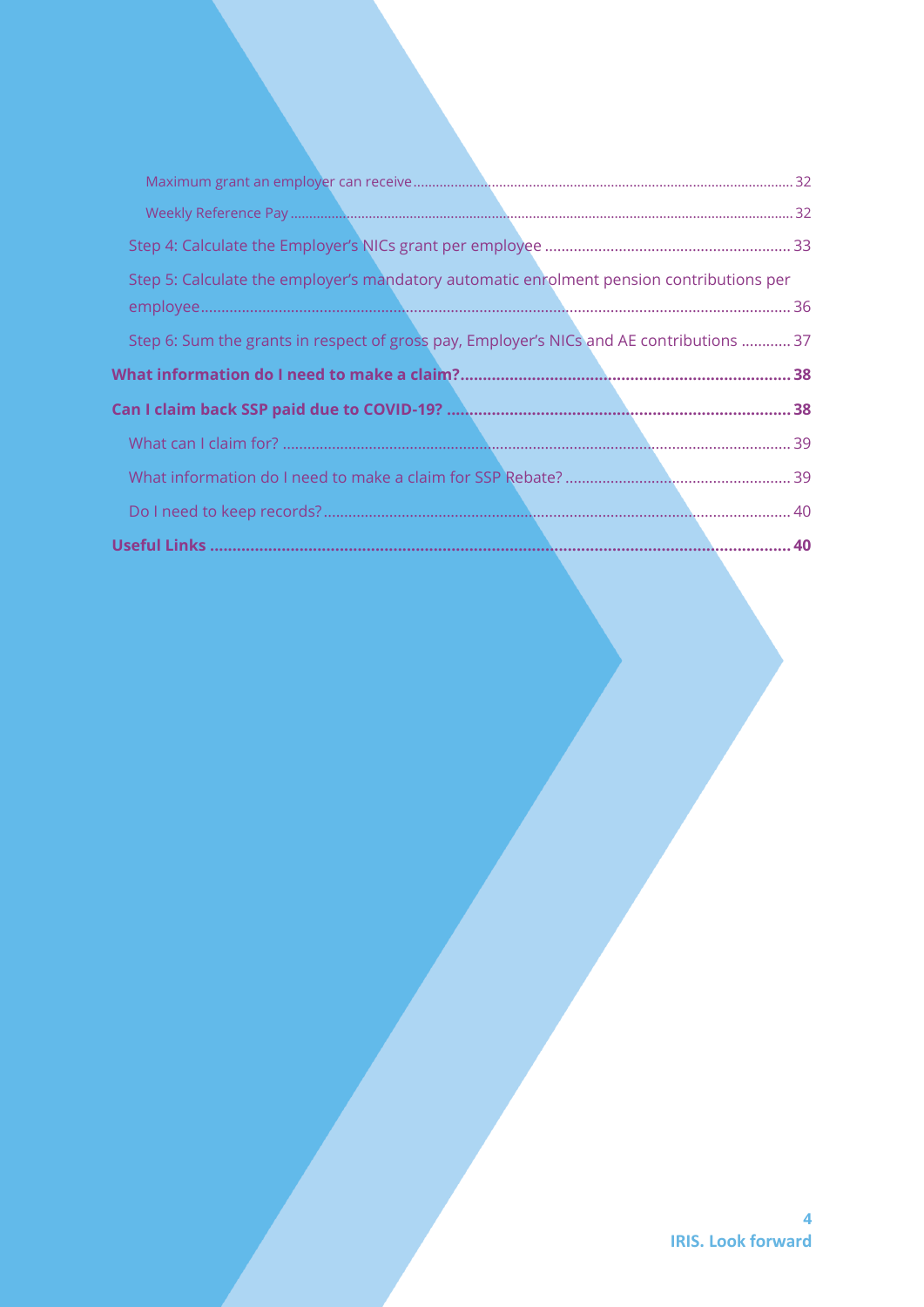# <span id="page-4-0"></span>**Manually Calculating Furlough Reclaim**

- 1. Here we assume the employer made furlough payments using a specific pay element, and that payments did not exceed the maximum allowable for the pay period, e.g. £2500 per month
- 2. These examples are for a single person/single pay period. They do not reference the additional check that is required where, if the Employer's NI to be claimed is less than the Employment Allowance available, the Employer's NI to reclaim will be zero

### <span id="page-4-1"></span>**Method**

| Step 1 | Furlough payment from payroll run                                                                                     | $\overline{A}$ |
|--------|-----------------------------------------------------------------------------------------------------------------------|----------------|
| Step 2 | If NI Rate = A, B, C, J<br>NI reclaim = $A -$ Secondary Threshold $*$ 13.8%                                           | B              |
| Step 3 | If employer pension contribution in pay period<br>Pension reclaim = A - Qualifying Earnings Lower Threshold<br>$*3\%$ |                |
| Step 4 | Total reclaim for this payroll period                                                                                 | $A + B + C$    |

### <span id="page-4-2"></span>**Example 1**

Monthly paid employee in 2020/2021. Furlough pay in period = 800.00

| Step 1 | Furlough payment from payroll run                                                                           | 800.00                                 |
|--------|-------------------------------------------------------------------------------------------------------------|----------------------------------------|
| Step 2 | If NI Rate = A, B, C, J<br>NI reclaim $= A -$ Secondary Threshold                                           | $800.00 - 732$<br>$* 13.8\% =$<br>9.38 |
| Step 3 | If employer pension contribution in pay period<br>Pension reclaim = A - Qualifying Earnings Lower Threshold | $800.00 - 520$<br>$*3\% = 8.40$        |
| Step 4 | Total reclaim for this payroll period                                                                       | 817.78                                 |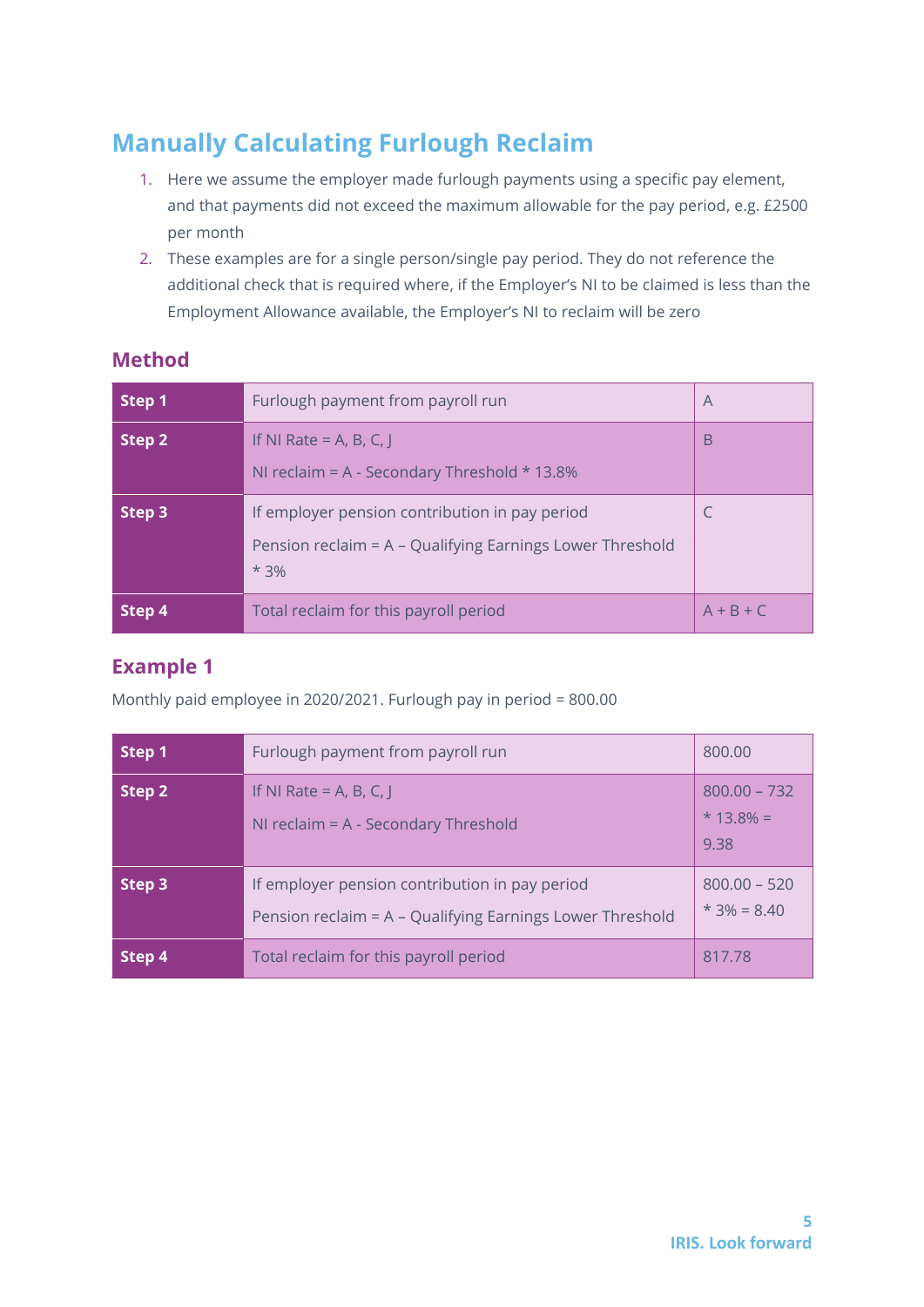### <span id="page-5-0"></span>**Example 2**

| Step 1        | Furlough payment from payroll run                                                                           | 400.00                                 |
|---------------|-------------------------------------------------------------------------------------------------------------|----------------------------------------|
| Step 2        | If NI Rate = A, B, C, J<br>NI reclaim $= A -$ Secondary Threshold                                           | $400.00 - 732$<br>$* 13.8\% =$<br>0.00 |
| Step 3        | If employer pension contribution in pay period<br>Pension reclaim = A - Qualifying Earnings Lower Threshold | $400.00 - 520$<br>$*3\% = 0.00$        |
| <b>Step 4</b> | Total reclaim for this payroll period                                                                       | 400.00                                 |

Monthly paid employee in 2020/2021. Furlough pay in period = 400.00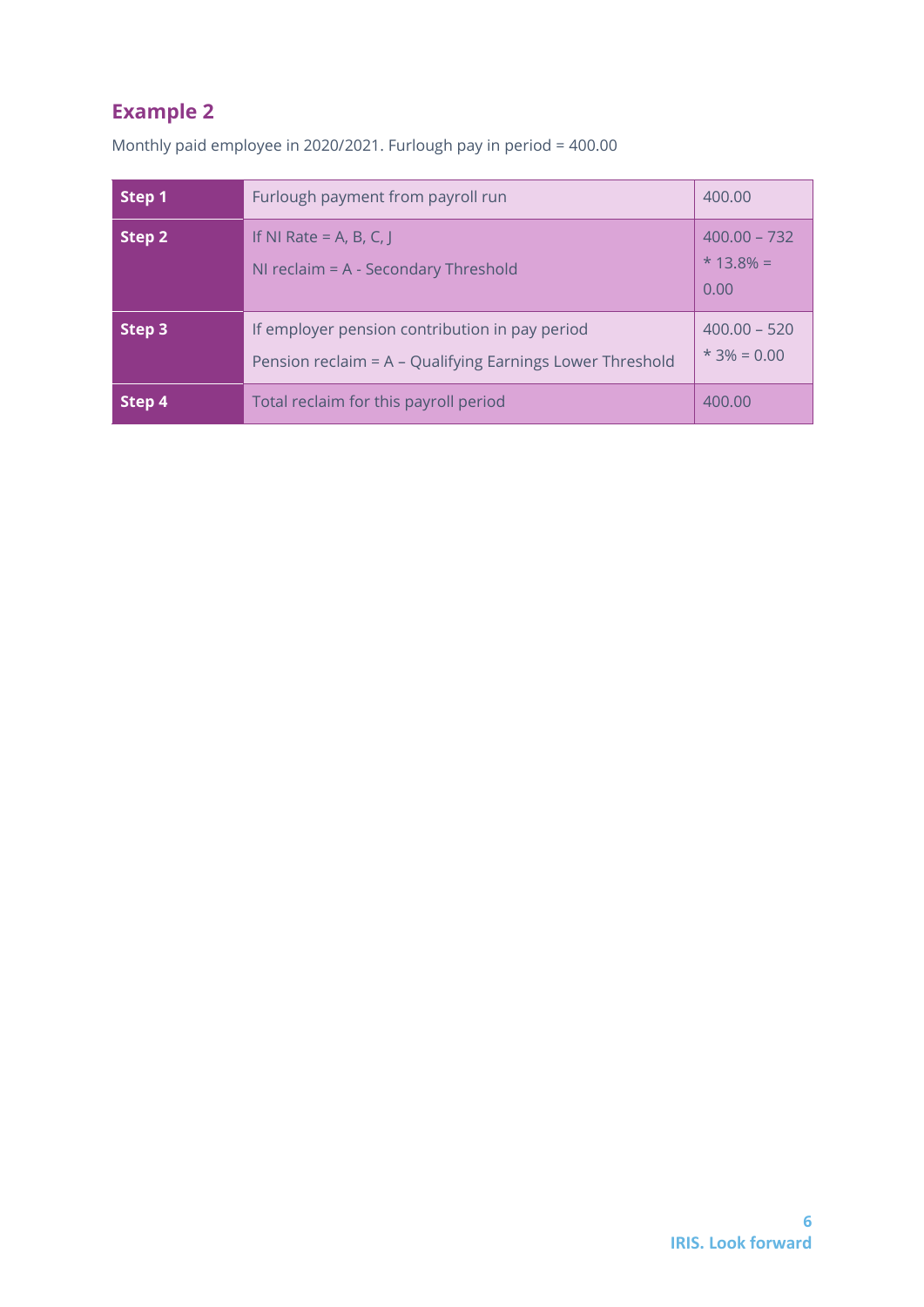# <span id="page-6-0"></span>**Manually Calculating Furlough Reclaim Detailed Guide**

There are two approaches for calculating the COVID-19 Job Retention Scheme (CJRS) grant:

- **EXECT Approach A** suitable for employees who have variable pay
- **Approach B** suitable for employees who have fixed pay

Employers should use their judgement in deciding which approach to use.

#### **Before you start**

- 1. For the calculation of either method, you need to identify the employees who have been furloughed, or who you are planning to furlough
- 2. You can only claim furlough for employees who are furloughed for 21 days or more, i.e. you couldn't claim furlough for a 14-day period
- 3. If you are claiming Employment Allowance, you must not claim Employer's NIC, until you have met your threshold i.e. if you are claiming £4,000 Employment Allowance and the Employer's NIC due is less than £4,000 your Employer's NIC claim will be nil
- 4. You can only claim the mandatory pension contributions. You cannot claim any pension contributions made above the minimum standard

## <span id="page-6-1"></span>**Approach A – Recommended for Variable Pay**

### <span id="page-6-2"></span>**Step 1: Calculate the furlough period and Qualifying Days**

Choose the claim period start and end dates, then calculate the number of qualifying days.

### <span id="page-6-3"></span>**Furlough Period**

The period of furlough must take place between  $1<sup>st</sup>$  March 2020 and 30<sup>th</sup> June 2020 (inclusive). The Government may extend the CJRS, if required.

### <span id="page-6-4"></span>**Qualifying Days**

Qualifying days are any days when the employee has been furloughed. These are consecutive days and include weekends, along with days which would not normally be worked. For a day to be qualifying, the employee must not have conducted any working activities.

#### **Example**

- **■** If an employee is furloughed between 1<sup>st</sup> April and 30<sup>th</sup> April, they are furloughed for 30 days in total
- **•** If an employee is furloughed between 1<sup>st</sup> April and 21<sup>st</sup> April, they are furloughed for 21 days in total

### <span id="page-6-5"></span>**Step 2: Identify payments made/to be made in the claim period**

The payments due to the employee need to be identified. Pay includes regular payments that the employer is obliged to pay, including wages, past overtime and compulsory overtime.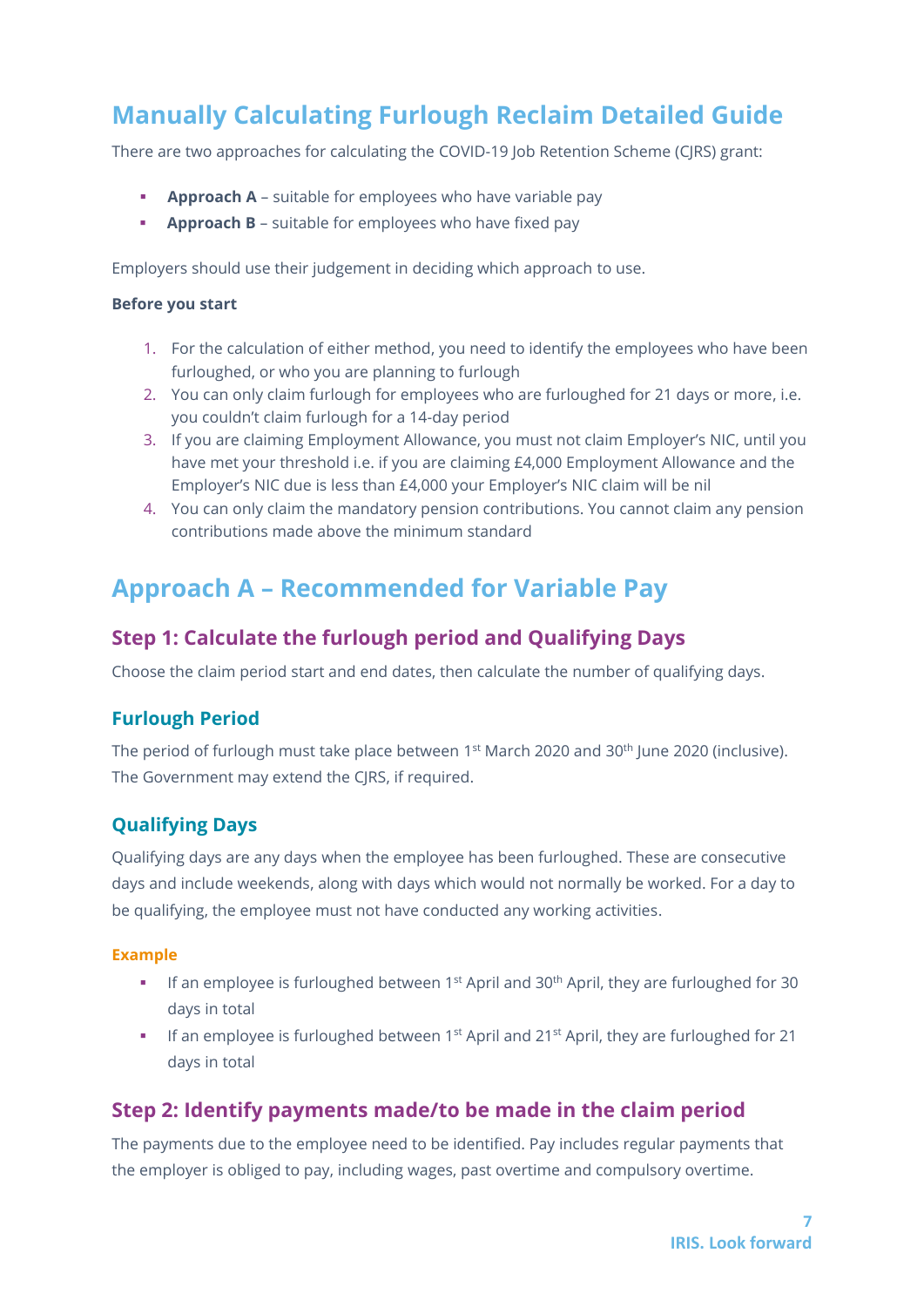### <span id="page-7-0"></span>**Step 3: Identify furloughed employees who have been/will be paid in the period**

You need to list the employees who you have furloughed or are planning to furlough. For each of these employees you will need to calculate the gross grant due.

### <span id="page-7-1"></span>**Step 4: Calculate the gross grant per employee**

The employer is entitled to claim the lowest of the following:

| Steps | <b>Calculation</b>                                                            |
|-------|-------------------------------------------------------------------------------|
|       | Daily max gross pay amount x number of qualifying furlough days in pay period |
|       | 80% x daily reference pay x number of qualifying furlough days in pay period  |

### <span id="page-7-2"></span>**Maximum grant an employer can receive**

The maximum grant an employer can receive for a furloughed employee is £2,500 per month, or 80% of normal pay, whichever is the lowest.

### <span id="page-7-3"></span>**Daily Max Pay**

Daily max pay will vary each calendar month. For example:

| <b>Month</b> | <b>Calculation</b> | <b>Daily Max Pay</b> |
|--------------|--------------------|----------------------|
| <b>March</b> | £2,500/31          | £80.65               |
| <b>April</b> | £2,500/30          | £83.33               |
| <b>May</b>   | £2,500/31          | £80.65               |

### **Daily Reference Period**

Daily reference period is the greater of either:

- **•** The total pay for 2019/2020, divided by 366, for example, total £48,000 / 366 = £131.15 **or**
- **•** The pay for the same pay period in the previous calendar year, divided by number of days in that period. For example, £4,000 / 30 = £133.33. In this instance the daily reference pay = £133.33

#### **Step 4A**

- An employee receives £4,000 monthly pay
- **•** They are furloughed between 1<sup>st</sup> April and 21<sup>st</sup> April
- **•** Pay period 1<sup>st</sup> April 30<sup>th</sup> April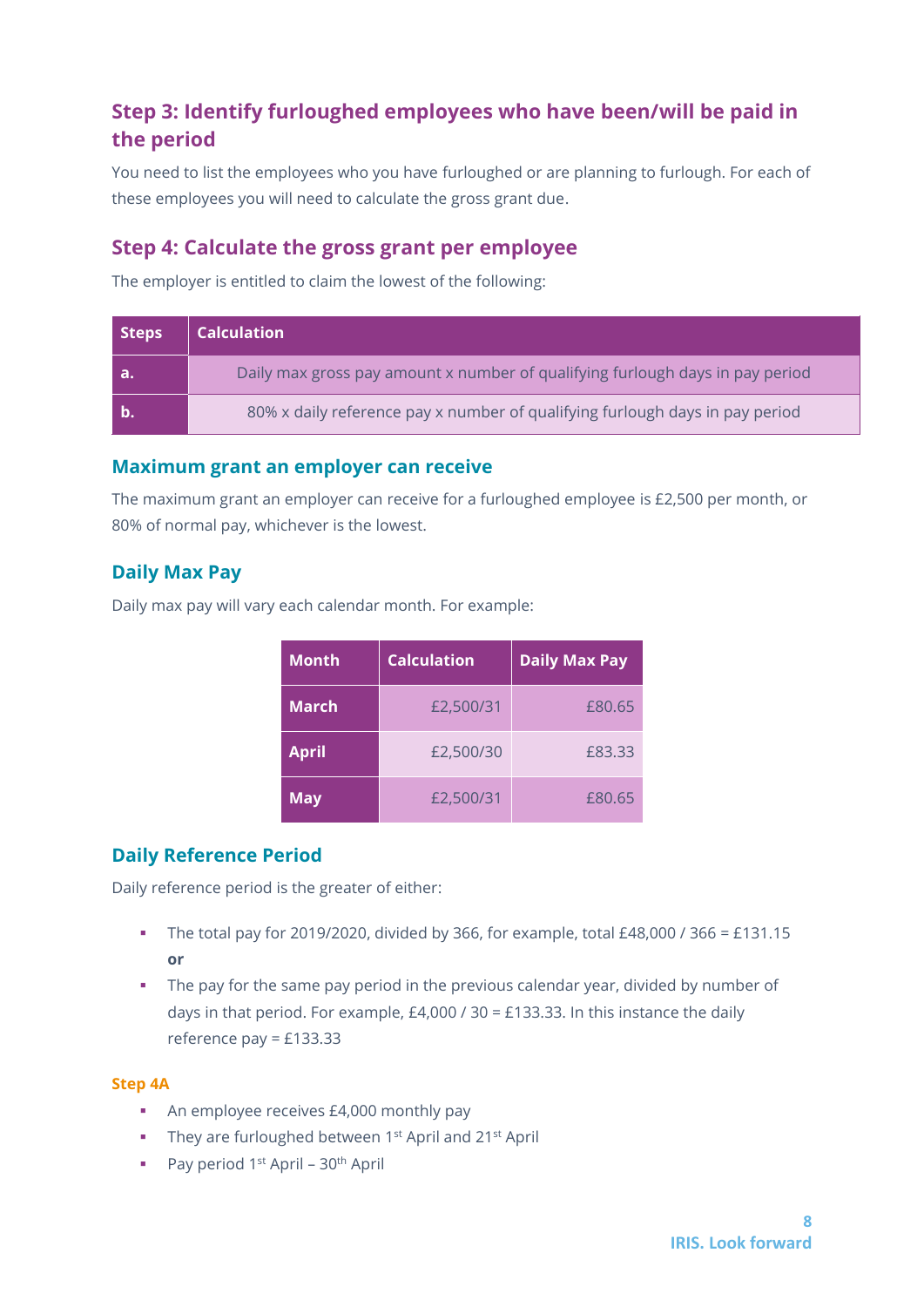| <b>Max daily allowance for April</b> | £2,500 / 30 | £83.33    |
|--------------------------------------|-------------|-----------|
| <b>Qualifying days</b>               | 21          |           |
| <b>Furlough pay</b>                  | £83.33 * 21 | £1,749.93 |

#### **Step 4B**

- An employee receives £4,000 monthly pay
- **•** They are furloughed between  $1^{st}$  April and  $21^{st}$  April
- **•** Pay period  $1^{st}$  April  $30^{th}$  April

| Daily reference pay     | £4,000 / 30    | £133.33  |
|-------------------------|----------------|----------|
| 80% of normal daily pay | £133.33 * 0.80 | £106.66  |
| <b>Qualifying days</b>  | 21             |          |
| Furlough pay            | £106.66 $*$ 21 | £2239.86 |

**In this example you would be using calculation method A with the furlough pay due being £1,749.93.**

### <span id="page-8-0"></span>**Step 5: Calculate the Employer's NICs grant per employee**

You will need to calculate the employer's NIC due for each employee's furlough pay. The calculation will differ depending on if you have topped up the grant to make up 100% of the employee's wage.

You will have to calculate the values based on each tax year and use the relevant NI Thresholds:

| <b>Tax Year</b> | <b>Payments date</b>                                       | <b>Monthly Secondary</b><br><b>Threshold</b> | <b>Weekly Secondary</b><br><b>Threshold</b> |
|-----------------|------------------------------------------------------------|----------------------------------------------|---------------------------------------------|
| 2019/2020       | Payments made up to and<br>including 5 <sup>th</sup> April | £719                                         | £166                                        |
| 2020/2021       | Payments made from 6 <sup>th</sup><br>April onwards        | £732                                         | £169                                        |

If there is no employer's NIC due for the employee, the amount is zero (i.e. those under the threshold or on Category H, M or Z)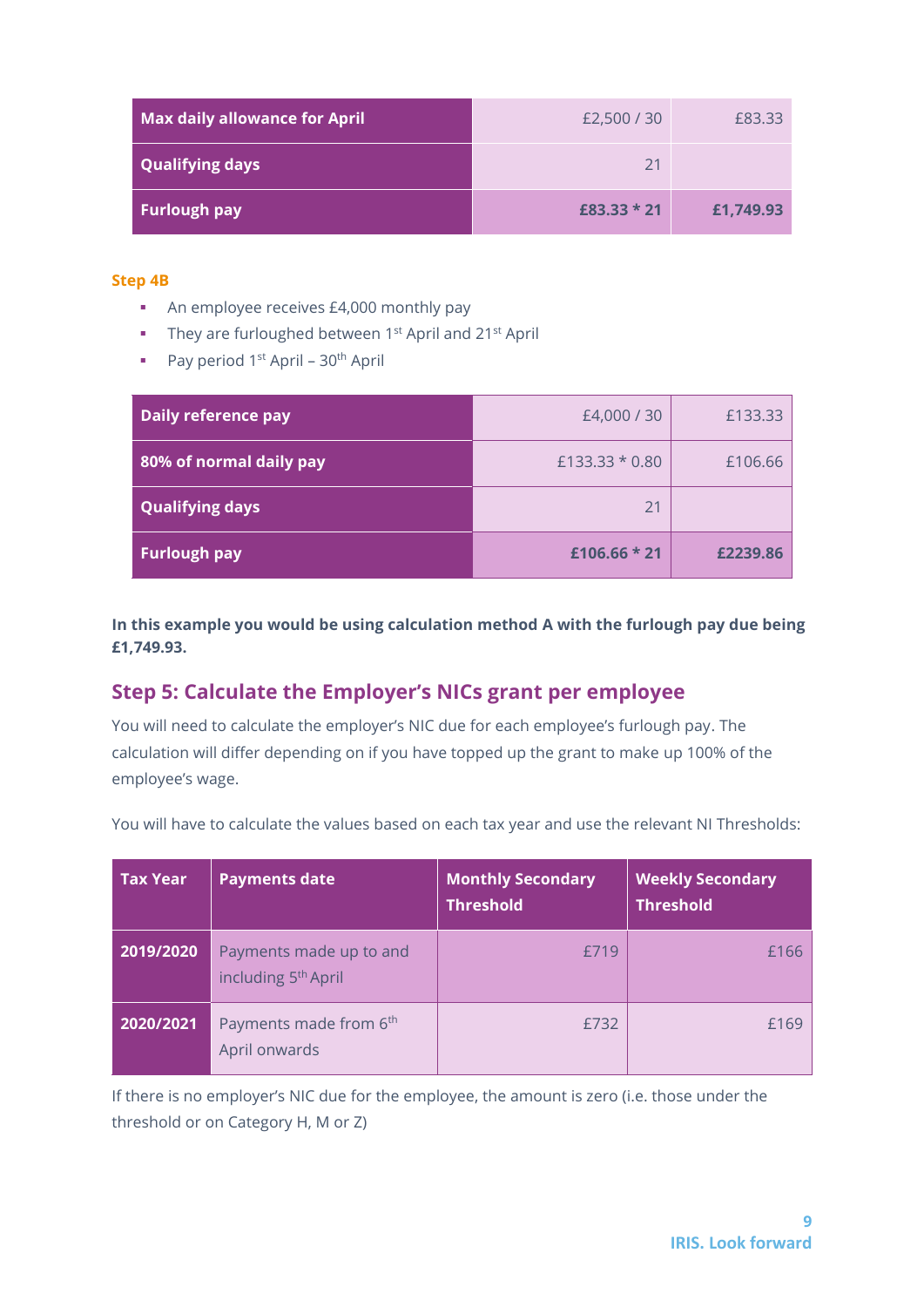You cannot reclaim more than the NIC's due, i.e. if you are claiming £4,000 Employment Allowance and the Employer's NIC due is less than £4,000, your NIC claim will be nil.

If an employee is furloughed part way through a pay period, only a portion of the employer's NI and employer's pension will apply to the furlough payment.

#### **Step 5A Calculating the claim – no top up**

- **•** Pay period  $1^{st}$  April  $30^{th}$  April
- They are furloughed between 1<sup>st</sup> April and 21<sup>st</sup> April
- NI category A
- **E1,750 of Furlough Pay**
- **E1,292.31 of pay outside the Furlough Period**

| <b>Total Pay</b>                                                                  | £3,042.31           |          |
|-----------------------------------------------------------------------------------|---------------------|----------|
| <b>NI Threshold</b>                                                               | £732                |          |
| <b>Nl'able Pay</b>                                                                | £3,042.31 - £732    | £2310.31 |
| Total Pay - NI Threshold                                                          |                     |          |
| <b>Employer's NI Due</b>                                                          | £2,310.31 $*$ 0.138 | £318.82  |
| NI'able Pay * Employers NI rate 13.8%                                             |                     |          |
| <b>Number of Furlough Days</b>                                                    | 21                  |          |
| Number of days in the pay period                                                  | 30                  |          |
| <b>NI due on Furlough Pay</b>                                                     | (£318.82/30) * 21   | £223.17  |
| (Employer's NI Due/Number of days in the<br>pay period) * Number of Furlough Days |                     |          |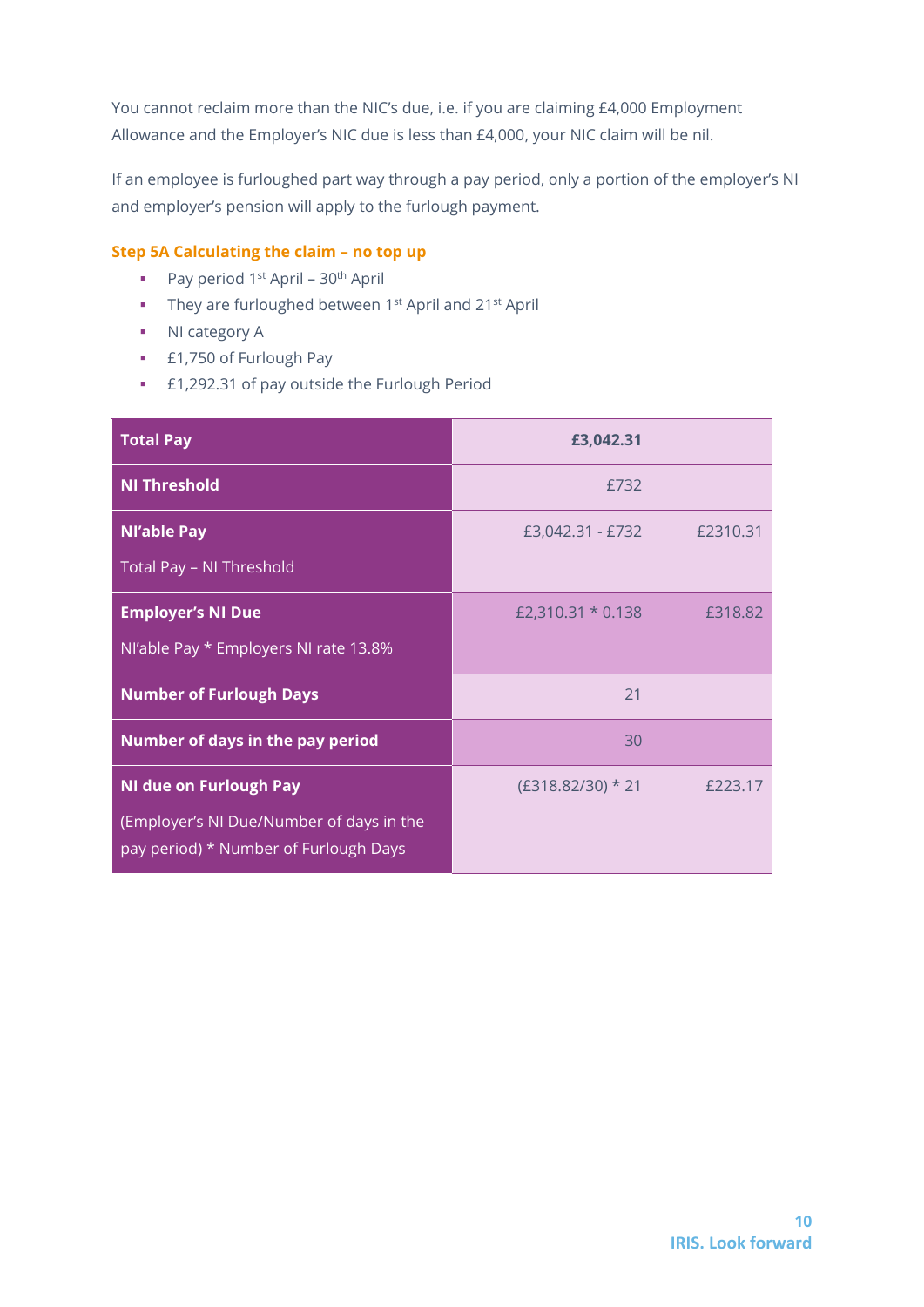#### **Step 5B – Calculating the claim when you have topped up employee pay**

If you are topping up an employee's pay to 100%, the following calculation needs to be conducted:

Employer NICs due in the claim period part of the pay \* gross pay grant for the claim period part of the pay Total gross pay in the claim period part of the pay period

- **•** Pay period  $1^{st}$  April  $30^{th}$  April
- They are furloughed between 1<sup>st</sup> April and 21<sup>st</sup> April
- NI category A
- **E** 1,750 of Furlough Pay
- **E957.69 Top up pay during Furlough Period**
- **E1,292.31 of pay outside the Furlough Period**

| <b>Total Pay in Furlough Period</b>                                            | $£1,750 + £957.69$     | £2,707.69 |
|--------------------------------------------------------------------------------|------------------------|-----------|
| <b>Total Pay</b>                                                               | £4,000                 |           |
| <b>NI Threshold</b>                                                            | £732                   |           |
| <b>Nl'able Pay</b>                                                             | £4,000 - £732          | £3,268    |
| Total Pay - NI Threshold                                                       |                        |           |
| <b>Employer's NI Due</b>                                                       | £3,268 * 0.138         | £450.98   |
| NI'able Pay * Employers NI rate 13.8%                                          |                        |           |
| <b>Number of Furlough Days</b>                                                 | 21                     |           |
| Number of days in the pay period                                               | 30                     |           |
| <b>NI Daily rate</b>                                                           | £450.98 / 30           | £15.03    |
| <b>Employer NICs due in the claim period part</b><br>of the pay                | £15.03 $*$ 21          | £315.63   |
| <b>NI Reclaim due</b>                                                          | $(E315.63 * E1,750)$ / | £203.99   |
| Furlough pay (Gross pay grant for the claim<br>period part of the pay): £1,750 | £2707.69               |           |
| Total pay in Furlough Period (Total gross pay                                  |                        |           |
| in the claim period part of the pay period):<br>£2,707.69                      |                        |           |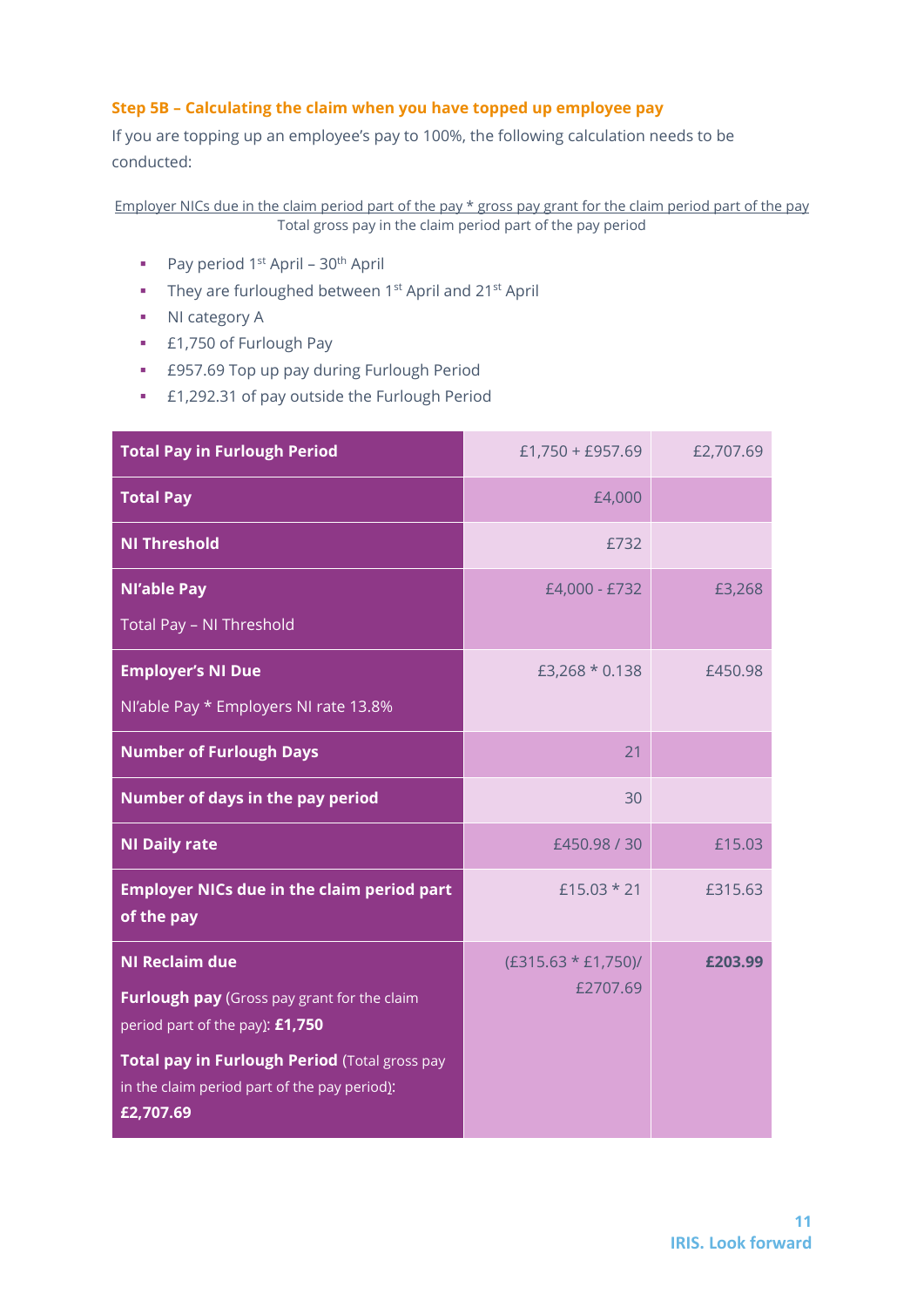### <span id="page-11-0"></span>**Step 6: Calculate the employer's mandatory automatic enrolment pension contributions, per employee**

For each employee you need to calculate the minimum amount of auto enrolment pension contributions, based on the employee's furlough pay. You cannot claim anything above the minimum contribution level, therefore, if you have an Auto Enrolment scheme which pays above this minimum level, you cannot claim the additional contributions.

| <b>Tax Year</b> | <b>Qualifying Earnings per</b><br>month | <b>Qualifying Earnings</b><br>per week | <b>Minimum</b><br><b>Employer Pension</b><br><b>Contributions</b> |
|-----------------|-----------------------------------------|----------------------------------------|-------------------------------------------------------------------|
| 2019/2020       | £512                                    | £118                                   | 3%                                                                |
| 2020/2021       | £520                                    | f120                                   | 3%                                                                |

#### **Step 6A**

- They will be furloughed between 1<sup>st</sup> April and 21<sup>st</sup> April
- **E** 1,750 of Furlough Pay
- All earnings are qualifying

| <b>Furlough pay</b>                                                                    | £1,750             |           |
|----------------------------------------------------------------------------------------|--------------------|-----------|
| <b>Number of Furlough days</b>                                                         | 21                 |           |
| <b>Lower Level Qualifying Earnings</b>                                                 | £520               |           |
| <b>Lower Level Qualifying Earnings Daily</b><br><b>Allowance</b>                       | £520/30            | £17.33    |
| Allowance during the Furlough period<br>(Daily allowance * Number of Furlough<br>days) | $f17.33 * 21$      | £363.93   |
| <b>Pensionable pay</b>                                                                 | £1,750 - £363.93   | £1,386.07 |
| <b>Minimum contribution</b>                                                            | £1,386.07 $*$ 0.03 | £41.58    |

**NOTE:** If the employer's pension contribution is usually above this amount, you will still only be able to claim the minimum auto enrolment value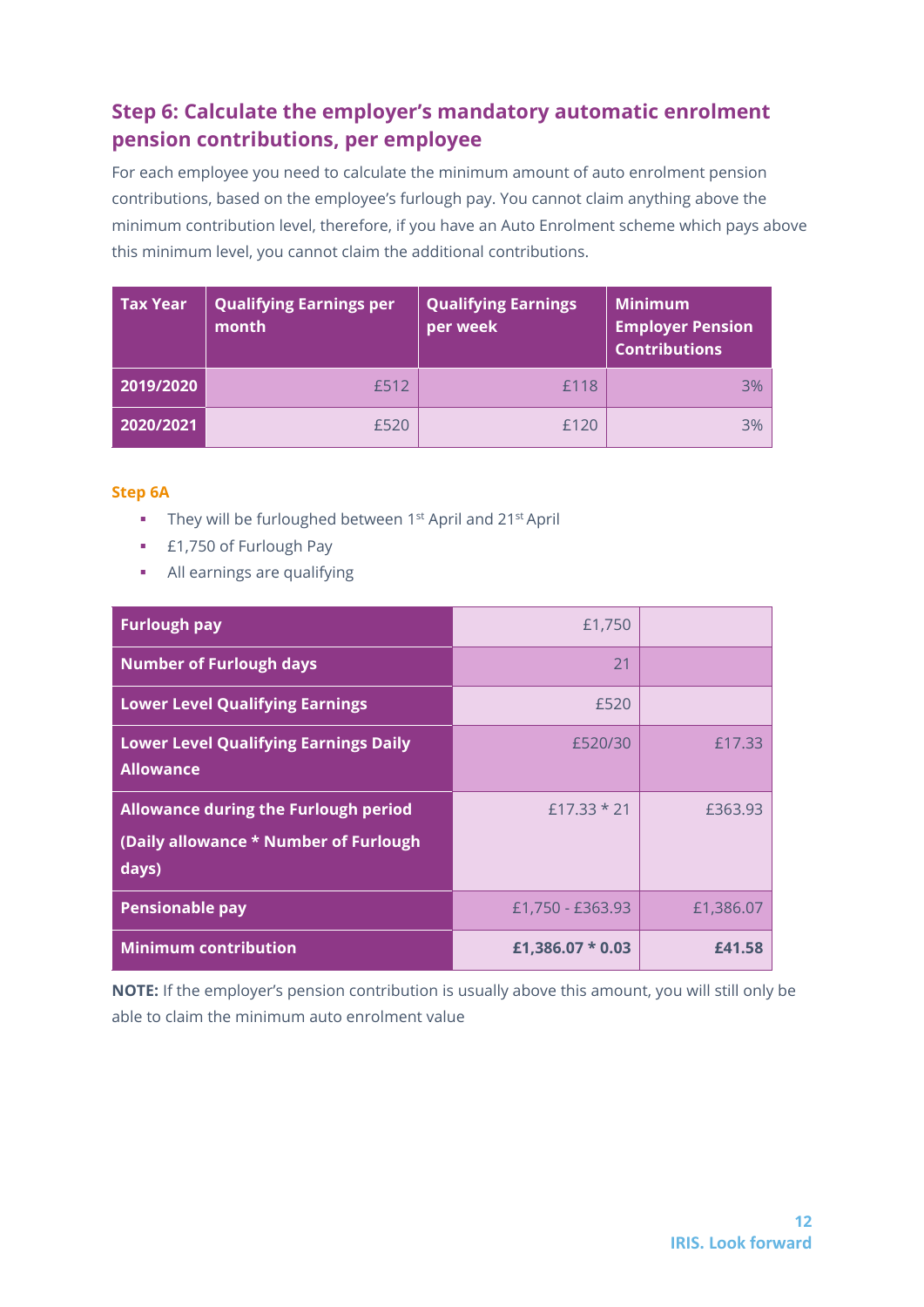### <span id="page-12-0"></span>**Step 7: Sum the grants in respect of gross pay, Employer's NICs and AE contributions**

Add up all the values due in steps 4 to 6. Using our example:

| <b>Furlough pay</b>                 | £1,750.00 |
|-------------------------------------|-----------|
| <b>Employer's NIC to be claimed</b> | £223.17   |
| <b>Pension to be reclaimed</b>      | £41.58    |
| <b>Total Due</b>                    | £2,014.75 |

#### **Benefits whilst on Furlough**

Employees are still entitled to their normal benefits package. They should not be disadvantaged in terms of benefits, during periods of Furlough.

# <span id="page-12-1"></span>**Approach A – Variable pay, single monthly pay date for all employees**

### <span id="page-12-2"></span>**Step 1: Calculate the furlough period and Qualifying Days**

Choose the claim period start and end dates, then calculate the number of qualifying days.

### <span id="page-12-3"></span>**Furlough Period**

The period of furlough must take place between 1<sup>st</sup> March 2020 and 30<sup>th</sup> June 2020 (inclusive). The Government may extend the CJRS, if required.

### <span id="page-12-4"></span>**Qualifying Days**

Qualifying days are any days where the employee has been furloughed. These are consecutive days and include weekends, along with days which would not normally be worked. For a day to be qualifying, the employee must not have conducted any working activities.

#### **Example**

- **■** If an employee is furloughed between 1<sup>st</sup> April and  $30<sup>th</sup>$  April, they would be furloughed for 30 days in total
- If an employee is furloughed between 1<sup>st</sup> April and 21<sup>st</sup> April, they would be furloughed for 21 days in total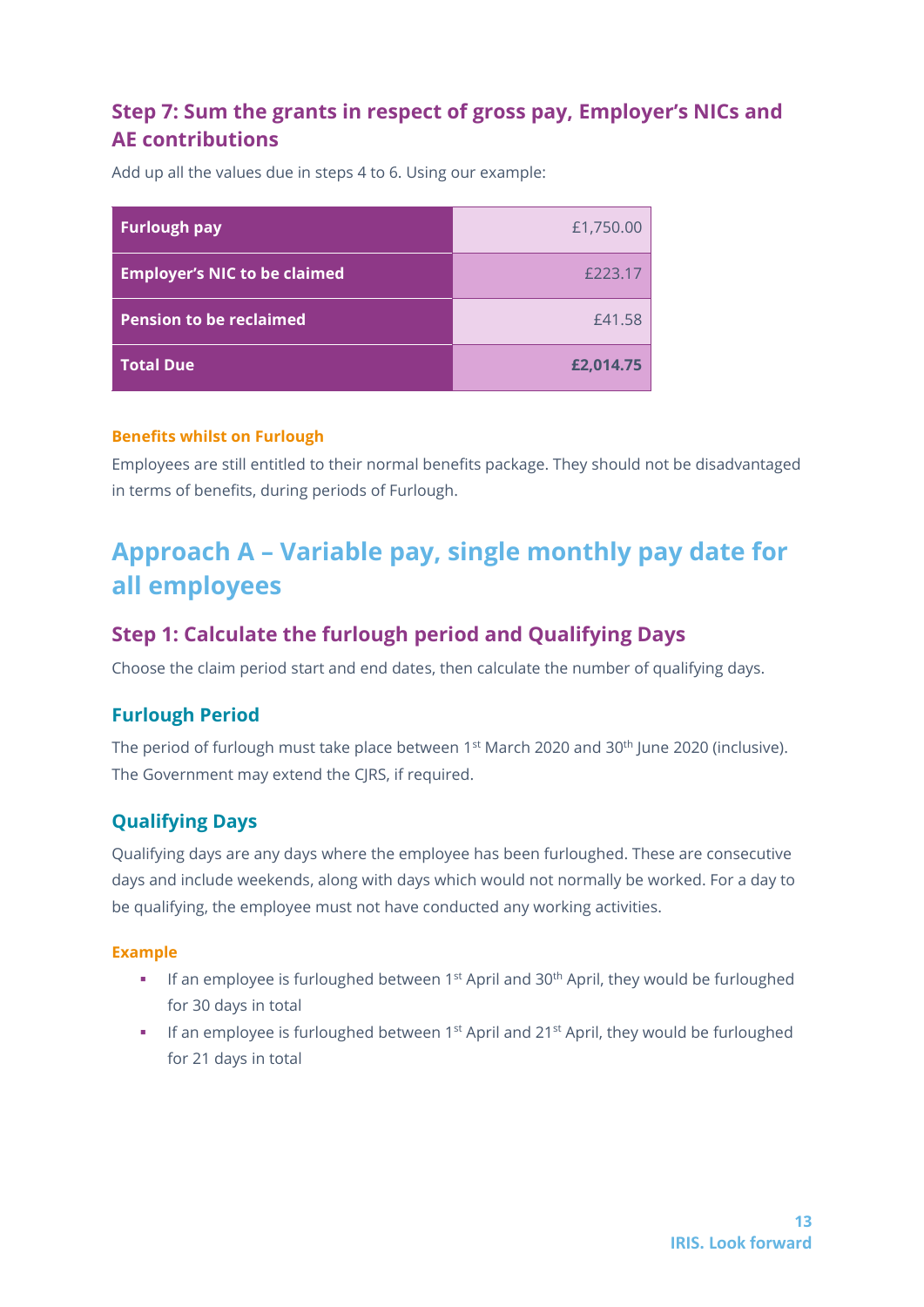### <span id="page-13-0"></span>**Step 2: Identify furloughed employees who have been or will be paid in the period**

You need to list the employees who you have furloughed or are planning to furlough. For each of these employees you will need to calculate the gross grant due.

### <span id="page-13-1"></span>**Step 3: Calculate the gross grant per employee**

The employer is entitled to claim the lowest of the following:

| <b>Steps</b> | <b>Calculation</b>                                                             |
|--------------|--------------------------------------------------------------------------------|
|              | £2,500 x number of qualifying furlough days in month                           |
|              | Number of days in month                                                        |
|              | 80% x monthly reference pay x number of qualifying furlough days in pay period |
|              | Number of days in month                                                        |

### <span id="page-13-2"></span>**Maximum grant an employer can receive**

The maximum grant an employer can receive for a furloughed employee is £2,500 per month, or 80% of normal pay, whichever is the lowest.

### <span id="page-13-3"></span>**Monthly Reference pay**

Monthly reference pay is the greater of either:

- Total pay for 2019/2020 divided by 12. For example, total £48,000 / 12 = £4,000 **or**
- **•** The same pay for the same month in the previous calendar year. For example, £4,000 per month
- $\blacksquare$  In this instance the monthly reference pay = £4,000

**NOTE:** If the employee started after the 6th April 2019, monthly reference pay is the greater of the total pay for 2019/2020 divided by the number of months in your employment. For example, the employee worked 11 months and earned £43,500. This is be £43,500 / 11 = £3954.55 **or** the same pay for the same month in the previous calendar year. For example, £4,000 per month. In this instance the monthly reference pay = £4000.

#### **Step 3A**

- An employee receives £4,000 per month
- They are furloughed between 1st April and 21st April
- **•** Pay period  $1^{st}$  April  $30^{th}$  April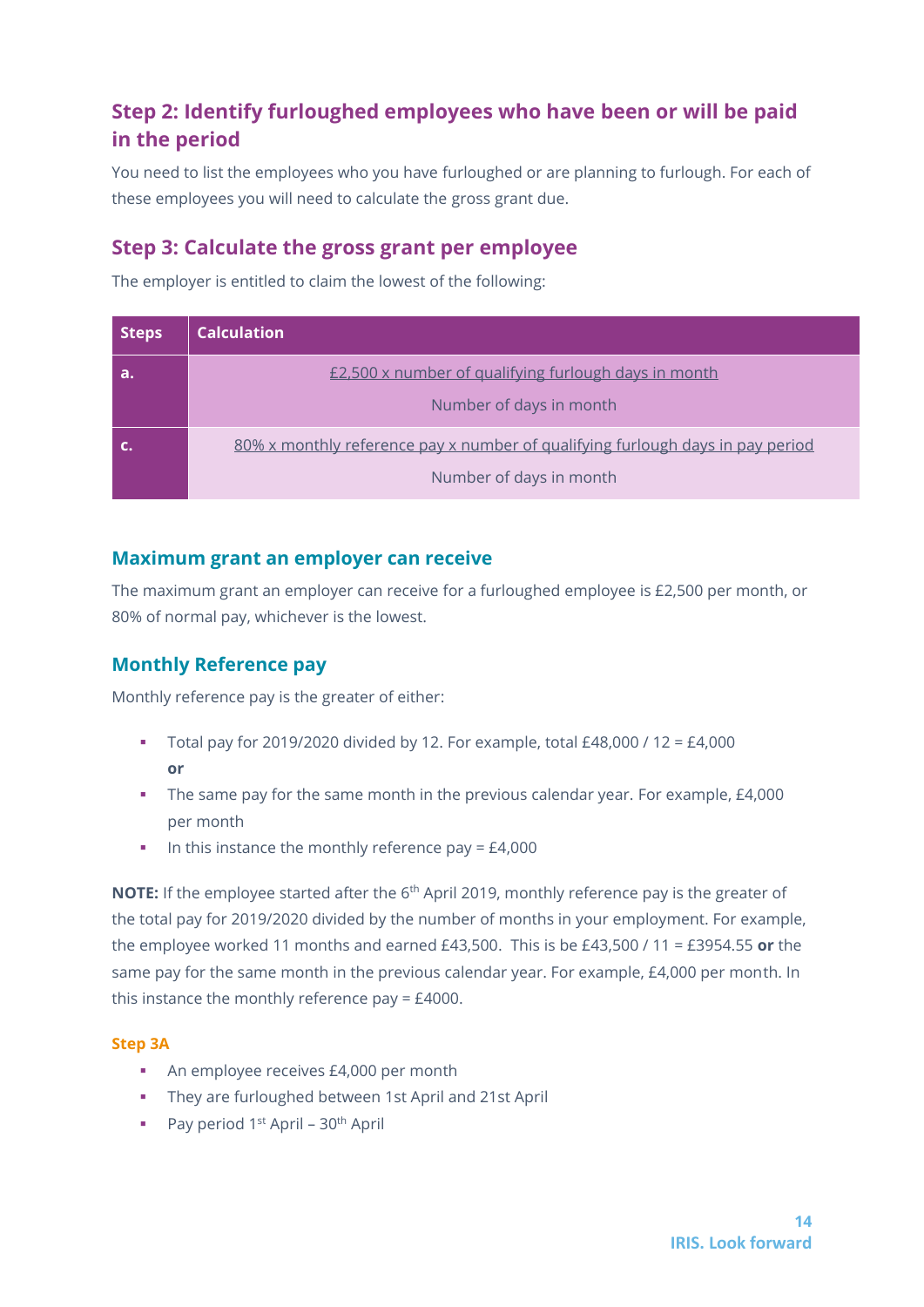| <b>Max Allowance for April</b> | £2,500               |        |
|--------------------------------|----------------------|--------|
| <b>Qualifying days</b>         | 21                   |        |
| Number of days in the month    | 30                   |        |
| <b>Furlough pay</b>            | $(E2,500 * 21) / 30$ | £1,750 |

#### **Step 3B**

- An employee receives £4,000 per month
- They are furloughed between 1<sup>st</sup> April and 21<sup>st</sup> April
- **•** Pay period  $1^{st}$  April  $30^{th}$  April

| <b>Monthly reference pay</b>     | £4,000               |        |
|----------------------------------|----------------------|--------|
| 80% of monthly reference pay     | £4,000 * 0.80        | £3,200 |
| <b>Qualifying days in period</b> | 21                   |        |
| Number of days in month          | 30                   |        |
| <b>Furlough pay</b>              | $(E3,200 * 21) / 30$ | £2,240 |

**In this example you would be using calculation method A and the furlough pay due would be £1,750**

### <span id="page-14-0"></span>**Step 4: Calculate the Employer's NICs grant per employee**

You need to calculate the employer's NIC due for each employee.

You need to calculate the values based on each tax year, and use the relevant NI Thresholds:

| <b>Tax Year</b> | <b>Payments date</b>                                       | <b>Monthly Secondary</b><br><b>Threshold</b> | <b>Weekly Secondary</b><br><b>Threshold</b> |
|-----------------|------------------------------------------------------------|----------------------------------------------|---------------------------------------------|
| 2019/2020       | Payments made up to and<br>including 5 <sup>th</sup> April | <b>£719</b>                                  | £166                                        |
| 2020/2021       | Payments made from 6 <sup>th</sup> April<br>onwards        | £732                                         | £169                                        |

If there is no employer's NIC due for the employee, the amount is zero (i.e. those under the threshold, or on Category H, M or Z).

You cannot reclaim more than the NIC's due. i.e. if you are claiming £4,000 Employment Allowance and the Employer's NIC due is less than £4,000, your NIC claim will be nil.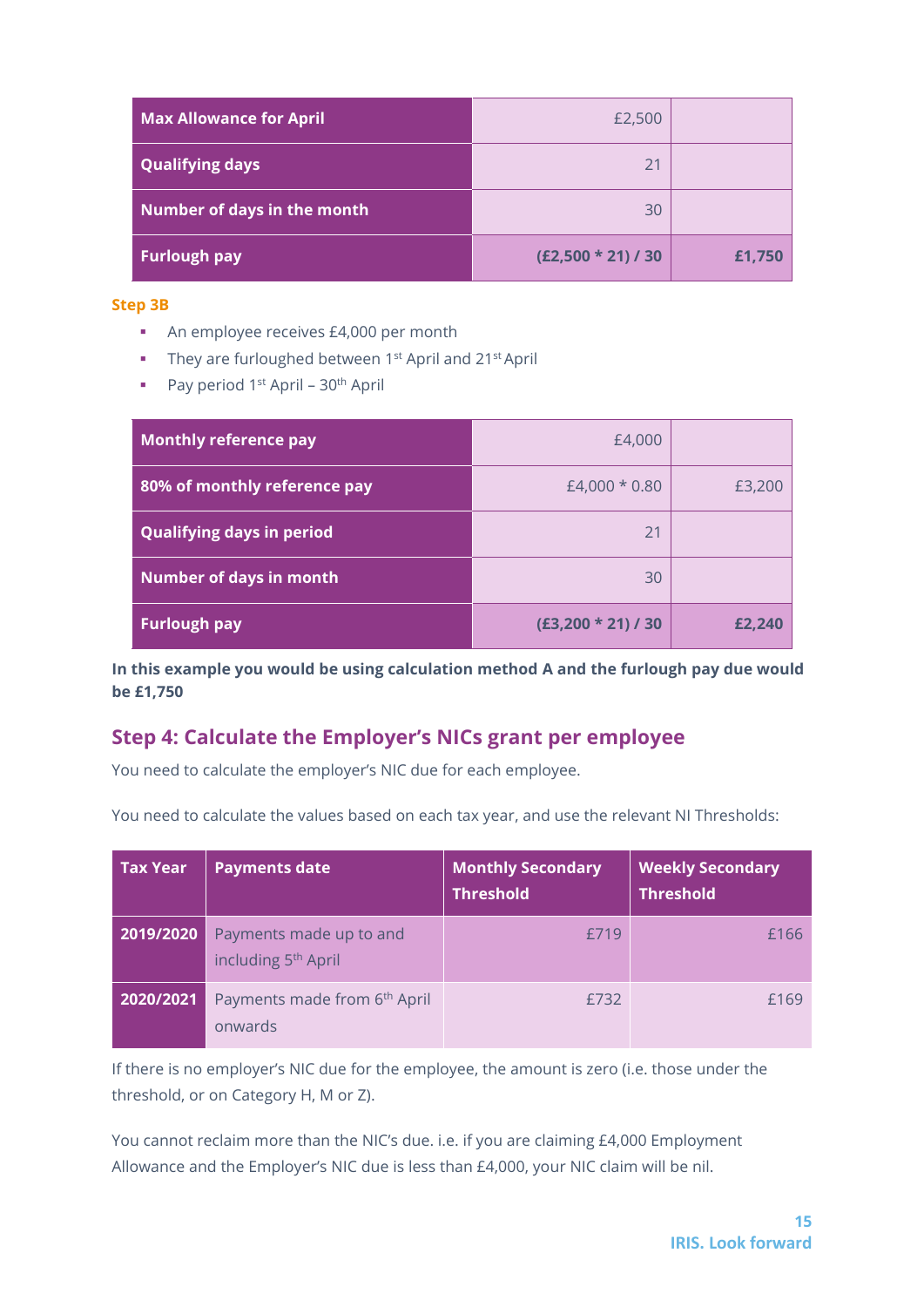If an employee is furloughed part way through a pay period, only a portion of the employer's NI and employer's pension will apply to the furlough payment.

#### **Step 4A - Calculating the claim – no top up**

- $\blacksquare$  Pay period 1<sup>st</sup> April 30<sup>th</sup> April
- **•** They are furloughed between  $1^{st}$  April and  $21^{st}$  April
- NI category A
- **E** £1,750 of Furlough Pay
- £1,292.31 of pay outside the Furlough Period (using your pro rata calculation)

| <b>Total Pay</b>                                                                   | £3,042.31           |          |
|------------------------------------------------------------------------------------|---------------------|----------|
| <b>NI Threshold</b>                                                                | £732                |          |
| <b>Nl'able Pay</b>                                                                 | £3,042.31 - £732    | £2310.31 |
| Total Pay - NI Threshold                                                           |                     |          |
| <b>Employer's NI Due</b>                                                           | £2,310.31 $*$ 0.138 | £318.82  |
| NI'able Pay * Employers NI rate 13.8%                                              |                     |          |
| <b>Number of Furlough Days</b>                                                     | 21                  |          |
| Number of days in the pay period                                                   | 30                  |          |
| <b>NI due on Furlough Pay</b>                                                      | $(E318.82/30) * 21$ | £223.17  |
| (Employer's NI Due/ Number of days in the<br>pay period) * Number of Furlough Days |                     |          |

#### **Step 4B – Calculating the claim when you have topped up employee's pay**

If you are topping up an employee's pay to 100%, the following calculation needs to be conducted:

Employer NICs due in the claim period part of the pay \* gross pay grant for the claim period part of the pay Total gross pay in the claim period part of the pay period

- **•** Pay period  $1^{st}$  April  $30^{th}$  April
- They are furloughed between 1<sup>st</sup> April and 21<sup>st</sup> April
- NI category A
- **E** 1,750 of Furlough Pay
- £957.69 Top up pay during Furlough Period
- **E** £1,292.31 of pay outside the Furlough Period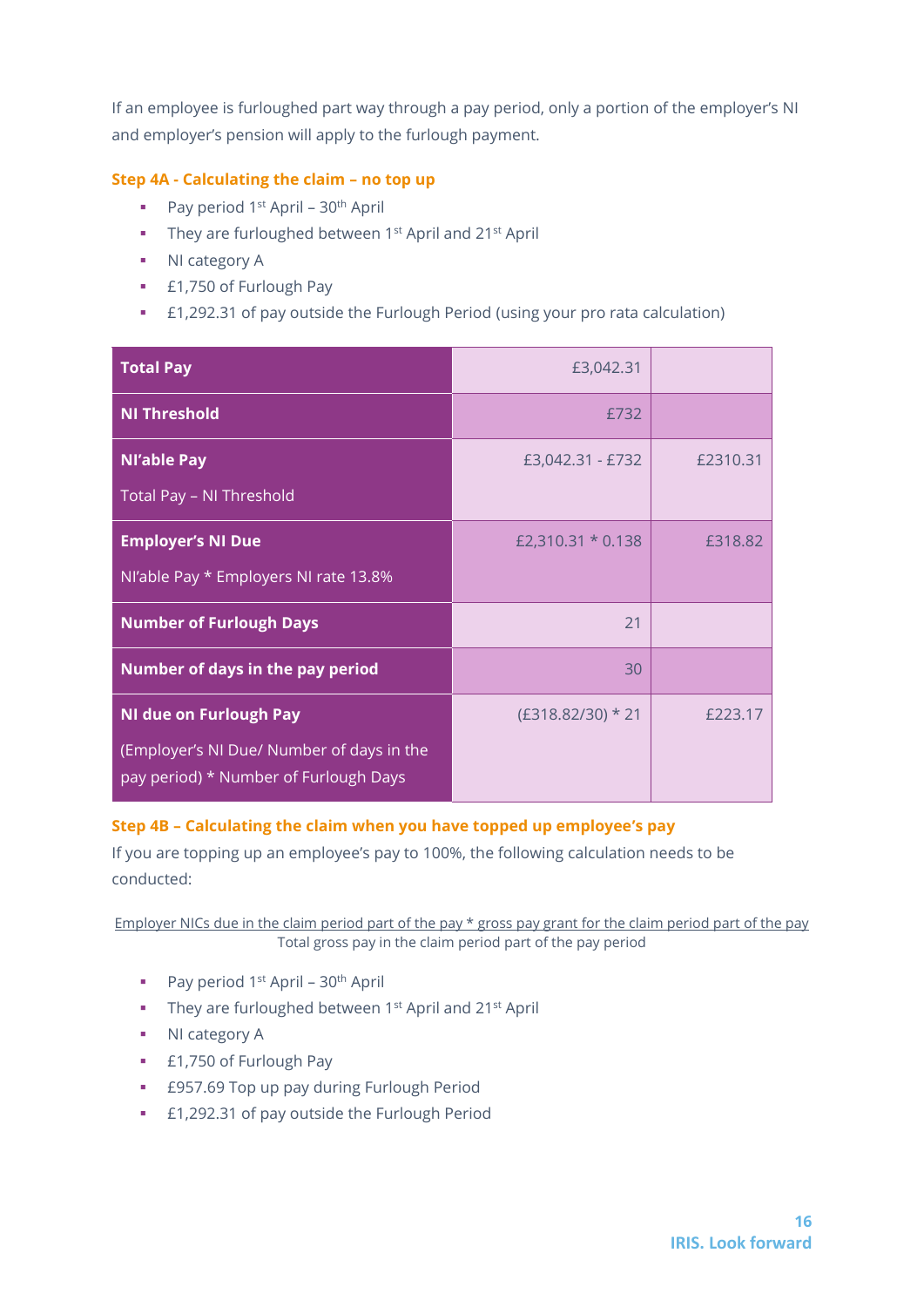| <b>Total Pay in Furlough Period</b>                                                                        | $£1,750 + £957.69$     | £2,707.69 |
|------------------------------------------------------------------------------------------------------------|------------------------|-----------|
| <b>Total Pay</b>                                                                                           | £4,000                 |           |
| <b>NI Threshold</b>                                                                                        | £732                   |           |
| <b>NI'able Pay</b>                                                                                         | £4,000 - £732          | £3,268    |
| Total Pay - NI Threshold                                                                                   |                        |           |
| <b>Employer's NI Due</b>                                                                                   | £3,268 $*$ 0.138       | £450.98   |
| NI'able Pay * Employers NI rate 13.8%                                                                      |                        |           |
| <b>Number of Furlough Days</b>                                                                             | 21                     |           |
| Number of days in the pay period                                                                           | 30                     |           |
| <b>NI Daily rate</b>                                                                                       | £450.98 / 30           | £15.03    |
| <b>Employer NICs due in the claim period</b><br>part of the pay                                            | £15.03 $*$ 21          | £315.63   |
| <b>NI Reclaim due</b>                                                                                      | $(E315.63 * E1,750)$ / | £203.99   |
| Furlough pay (Gross pay grant for the claim<br>period part of the pay): £1,750                             | £2707.69               |           |
| Total pay in Furlough Period (Total gross<br>pay in the claim period part of the pay period):<br>£2,707.69 |                        |           |

### <span id="page-16-0"></span>**Step 5: Calculate the employer's mandatory automatic enrolment pension contributions, per employee**

For each employee you need to calculate the minimum amount of auto enrolment pension contributions, based on the employee's furlough pay. You cannot claim anything above the minimum contribution level, therefore, if you have an Auto Enrolment scheme which pays above this minimum level, you cannot claim the additional contributions.

| <b>Tax Year</b> | <b>Qualifying Earnings per</b><br>month | <b>Qualifying Earnings</b><br>per week | <b>Minimum</b><br><b>Employer Pension</b><br><b>Contributions</b> |
|-----------------|-----------------------------------------|----------------------------------------|-------------------------------------------------------------------|
| 2019/2020       | £512                                    | £118                                   | 3%                                                                |
| 2020/2021       | £520                                    | £120                                   | 3%                                                                |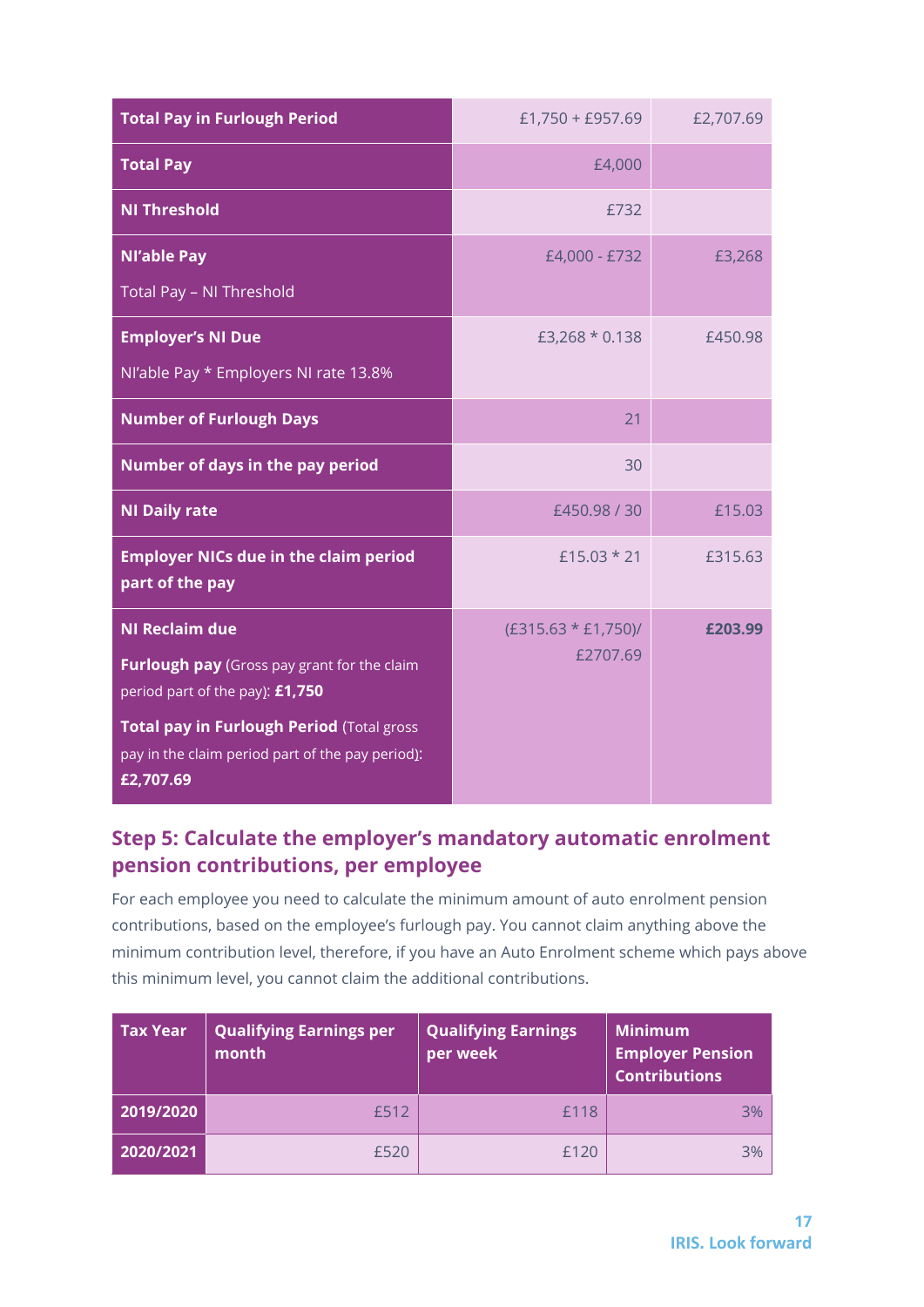#### **Step 5A**

- An employee receives £4,000 monthly pay
- They will be furloughed between 1<sup>st</sup> April and 21<sup>st</sup> April
- **E** 1,750 of Furlough Pay
- All earnings are qualifying

| <b>Furlough pay</b>                                                                    | £1,750             |           |
|----------------------------------------------------------------------------------------|--------------------|-----------|
| <b>Number of Furlough days</b>                                                         | 21                 |           |
| <b>Lower Level Qualifying Earnings</b>                                                 | £520               |           |
| <b>Lower Level Qualifying Earnings Daily</b><br><b>Allowance</b>                       | £520/30            | £17.33    |
| Allowance during the Furlough period<br>(Daily allowance * Number of Furlough<br>days) | $f17.33 * 21$      | £363.93   |
| <b>Pensionable pay</b>                                                                 | £1,750 - £363.93   | £1,386.07 |
| <b>Minimum contribution</b>                                                            | £1,386.07 $*$ 0.03 | £41.58    |

**NOTE:** If the employer's pension contribution is usually above this amount, you will still only be able to claim the minimum auto enrolment value

### <span id="page-17-0"></span>**Step 6: Sum the grants in respect of gross pay, Employer's NICs and AE contributions**

Add up all the values due in steps 4 to 6. Using our example:

| <b>Furlough pay</b>            | £1,750    |
|--------------------------------|-----------|
| <b>NI to be claimed</b>        | £223.17   |
| <b>Pension to be reclaimed</b> | £41.58    |
| <b>Total Due</b>               | £2,014.75 |

#### **Benefits whilst on Furlough**

Employees are still entitled to their normal benefits package. They should not be disadvantaged in terms of benefits, during periods of Furlough.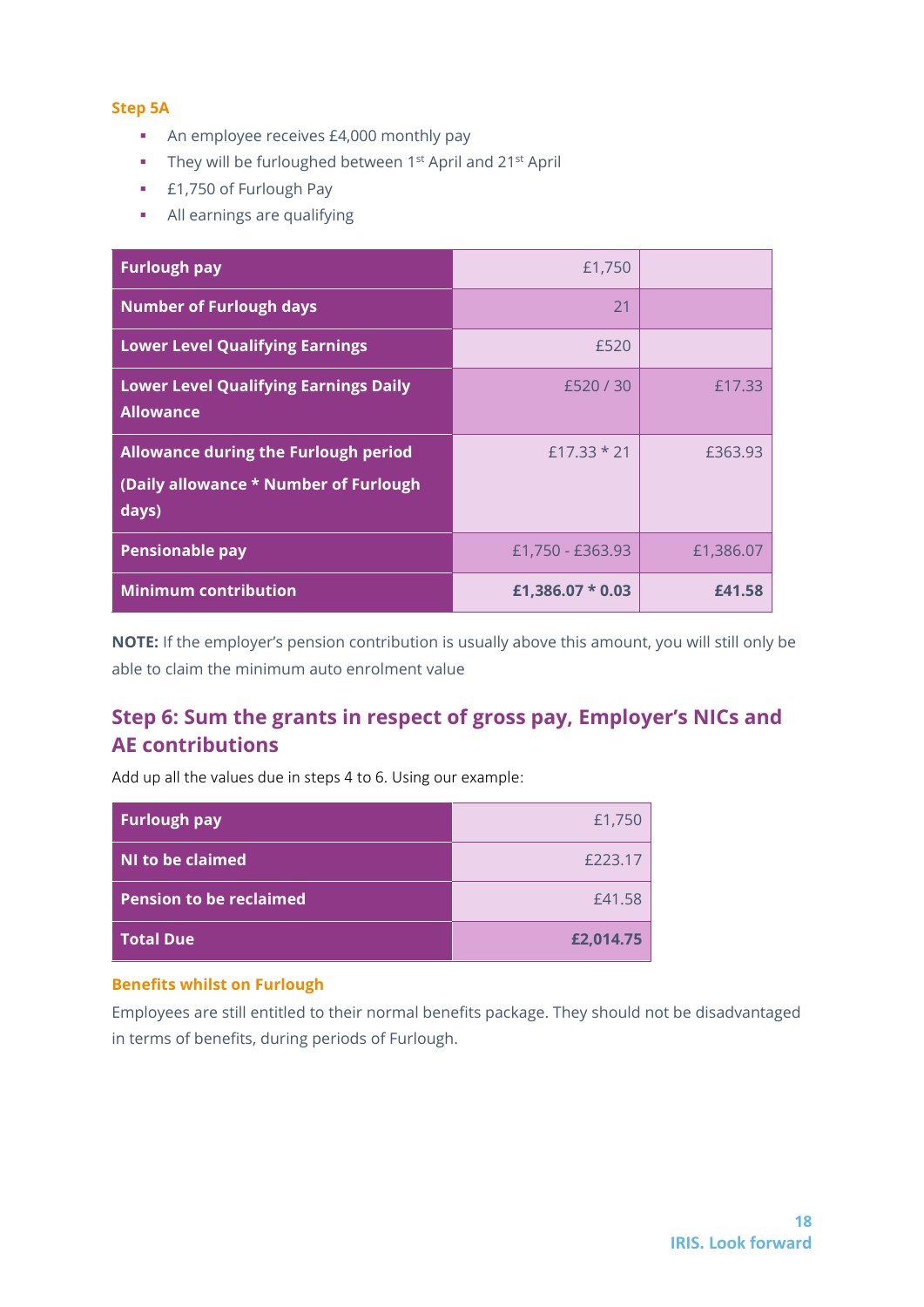# <span id="page-18-0"></span>**Approach A – Variable pay, single weekly pay date for all employees**

### <span id="page-18-1"></span>**Step 1: Calculate the furlough period and Qualifying Days**

Choose the claim period start and end dates, then calculate the number of qualifying days.

### <span id="page-18-2"></span>**Furlough Period**

The period of furlough must take place between  $1<sup>st</sup>$  March 2020 and 30<sup>th</sup> June 2020 (inclusive). The Government may extend the CJRS, if required.

### <span id="page-18-3"></span>**Qualifying Days**

Qualifying days are any days when the employee has been furloughed. These are consecutive days and include weekends, along with any days which would not normally be worked. For a day to be qualifying, the employee must not have conducted any working activities.

#### **Example**

**■** If an employee is furloughed between  $6<sup>th</sup>$  April and  $12<sup>th</sup>$  April, they would be furloughed for 7 days in total

### <span id="page-18-4"></span>**Step 2: Identify furloughed employees who have been or will be paid in the period**

You need to list the employees who you have furloughed or are planning to furlough. For each of these employees you will need to calculate the gross grant due.

### <span id="page-18-5"></span>**Step 3: Calculate the gross grant per employee**

| <b>Steps</b> | <b>Calculation</b>                                                      |
|--------------|-------------------------------------------------------------------------|
|              | £576 x number of qualifying furlough days in week                       |
|              | 80% x weekly reference pay x number of qualifying furlough days in week |

The employer is entitled to claim the lowest of the following:

HMRC detailed guidance use £576 to calculate weekly furlough payments.

### <span id="page-18-6"></span>**Maximum grant an employer can receive**

The maximum grant an employer can receive for a furloughed employee is £576 per week, or 80% of normal pay, whichever is the lowest.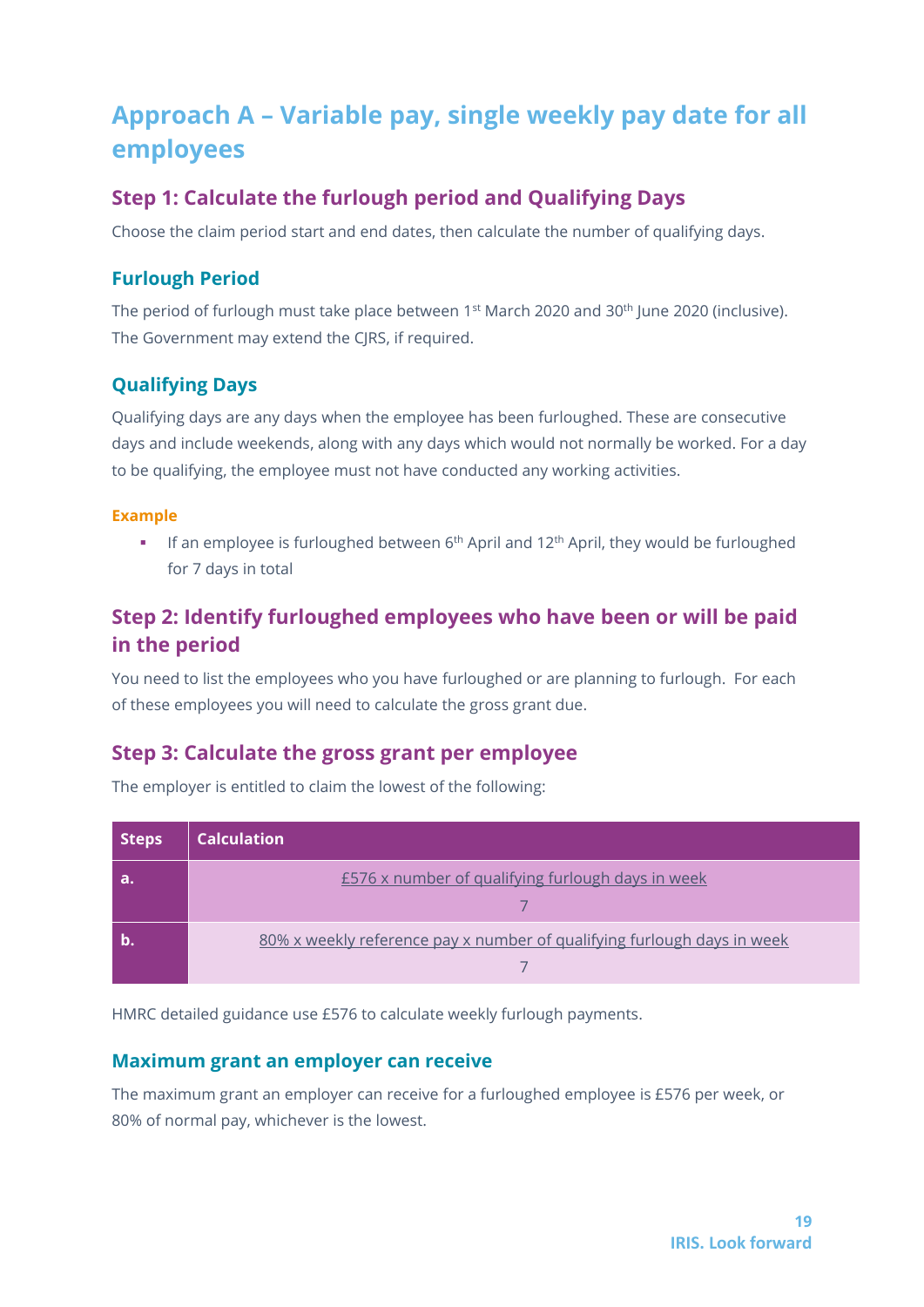### <span id="page-19-0"></span>**Weekly Reference pay**

Weekly reference pay is the greater of either:

- Total pay for 2019/2020 divided by 52. For example, total £48,000 / 52 = £923.08 or
- **•** The same pay for the same week number in the previous tax year for the pay period. For example, £918 per week for the same period in the previous tax year
- **•** In this instance the weekly reference pay = £923.08

**NOTE:** If the employee started after the 6<sup>th</sup> April 2019, weekly reference pay is the greater of total pay for 2019/2020 divided by the number of weeks in your employment. For example, the employee worked 50 weeks and earned £43,500, which is £43,500 / 50 = £870 **or** the same pay for the same week in the previous tax year. For example, £923.08 per week. In this instance the weekly reference pay = £923.08.

#### **Step 3A**

- **EXEC** An employee receives £923.08 per week
- **•** They are furloughed between  $6<sup>th</sup>$  April and 12<sup>th</sup> April
- **•** Pay period  $6<sup>th</sup>$  April and  $12<sup>th</sup>$  April

| <b>Max Allowance per week</b> | £576           |      |
|-------------------------------|----------------|------|
| Qualifying days               |                |      |
| Furlough pay                  | $(E576*7)$ / 7 | £576 |

#### **Step 3B**

- An employee receives £923.08 per week
- **•** They are furloughed between  $6<sup>th</sup>$  April and  $12<sup>th</sup>$  April
- **•** Pay period  $6<sup>th</sup>$  April and  $12<sup>th</sup>$  April

| Weekly reference pay             | £923.08           |         |
|----------------------------------|-------------------|---------|
| 80% of monthly reference pay     | £923.08 * 0.80    | £738.46 |
| <b>Qualifying days in period</b> |                   |         |
| <b>Furlough pay</b>              | $(E738.46 * 7)/7$ | £738.46 |

In this example you would be using calculation method A, the furlough pay due would be £576.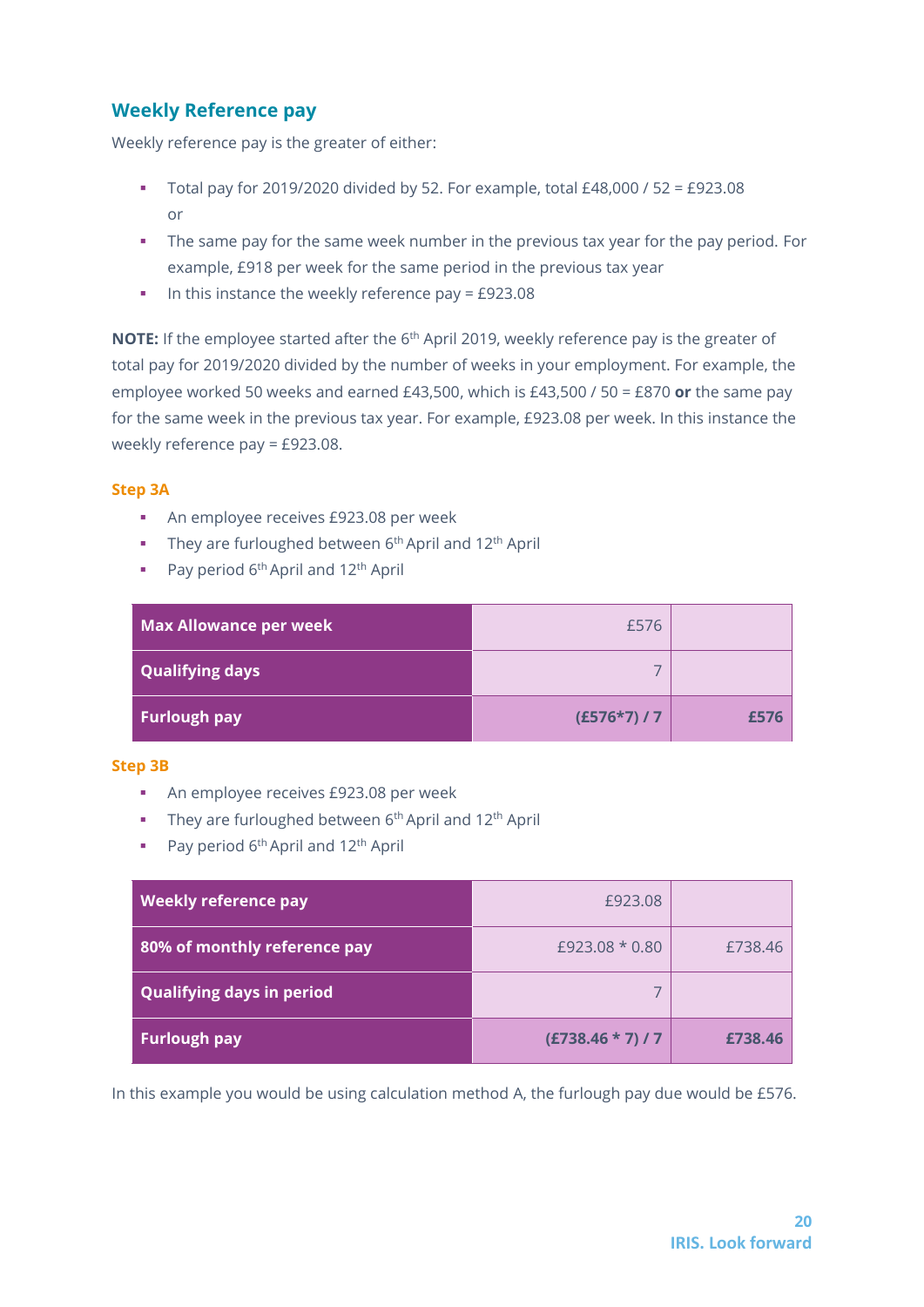### <span id="page-20-0"></span>**Step 4: Calculate the Employer's NICs grant per employee**

You need to calculate the employer's NIC due for each employee.

You will have to calculate the values based on each tax year and use the relevant NI Thresholds:

| <b>Tax Year</b> | <b>Payments date</b>                                       | <b>Monthly Secondary</b><br><b>Threshold</b> | <b>Weekly Secondary</b><br>Threshold |
|-----------------|------------------------------------------------------------|----------------------------------------------|--------------------------------------|
| 2019/2020       | Payments made up to and<br>including 5 <sup>th</sup> April | <b>£719</b>                                  | £166                                 |
| 2020/2021       | Payments made from 6 <sup>th</sup> April<br>onwards        | £732                                         | £169                                 |

If there is no employer's NIC due for the employee, the amount is zero (i.e. those under the threshold, or on Category H, M or Z).

You cannot reclaim more than the NIC's due, i.e. if you are claiming £4,000 Employment Allowance and the Employer's NIC due is less than £4,000 your NIC claim will be nil.

If an employee is furloughed part way through a pay period, only a portion of the employer's NI and employer's pension will apply to the furlough payment.

#### **Step 4A - Calculating the claim – no top up**

- **•** Furlough Pay £576
- **•** They are furloughed between  $6<sup>th</sup>$  April and  $12<sup>th</sup>$  April
- **•** Pay period  $6<sup>th</sup>$  April and  $12<sup>th</sup>$  April
- NI category A

| <b>Total Pay</b>                                                                  | £576           |        |
|-----------------------------------------------------------------------------------|----------------|--------|
| <b>NI Threshold</b>                                                               | £169           |        |
| <b>Nl'able Pay</b>                                                                | £576 - £169    | £407   |
| Total Pay - NI Threshold                                                          |                |        |
| <b>Employer's NI Due</b>                                                          | $£407 * 0.138$ | £56.17 |
| NI'able Pay * Employers NI rate 13.8%                                             |                |        |
| <b>Number of Furlough Days</b>                                                    | 7              |        |
| Number of days in the pay period                                                  | 7              |        |
| <b>NI due on Furlough Pay</b>                                                     | $(E56.17/7)*7$ | £56.17 |
| (Employer's NI Due/Number of days in the<br>pay period) * Number of Furlough Days |                |        |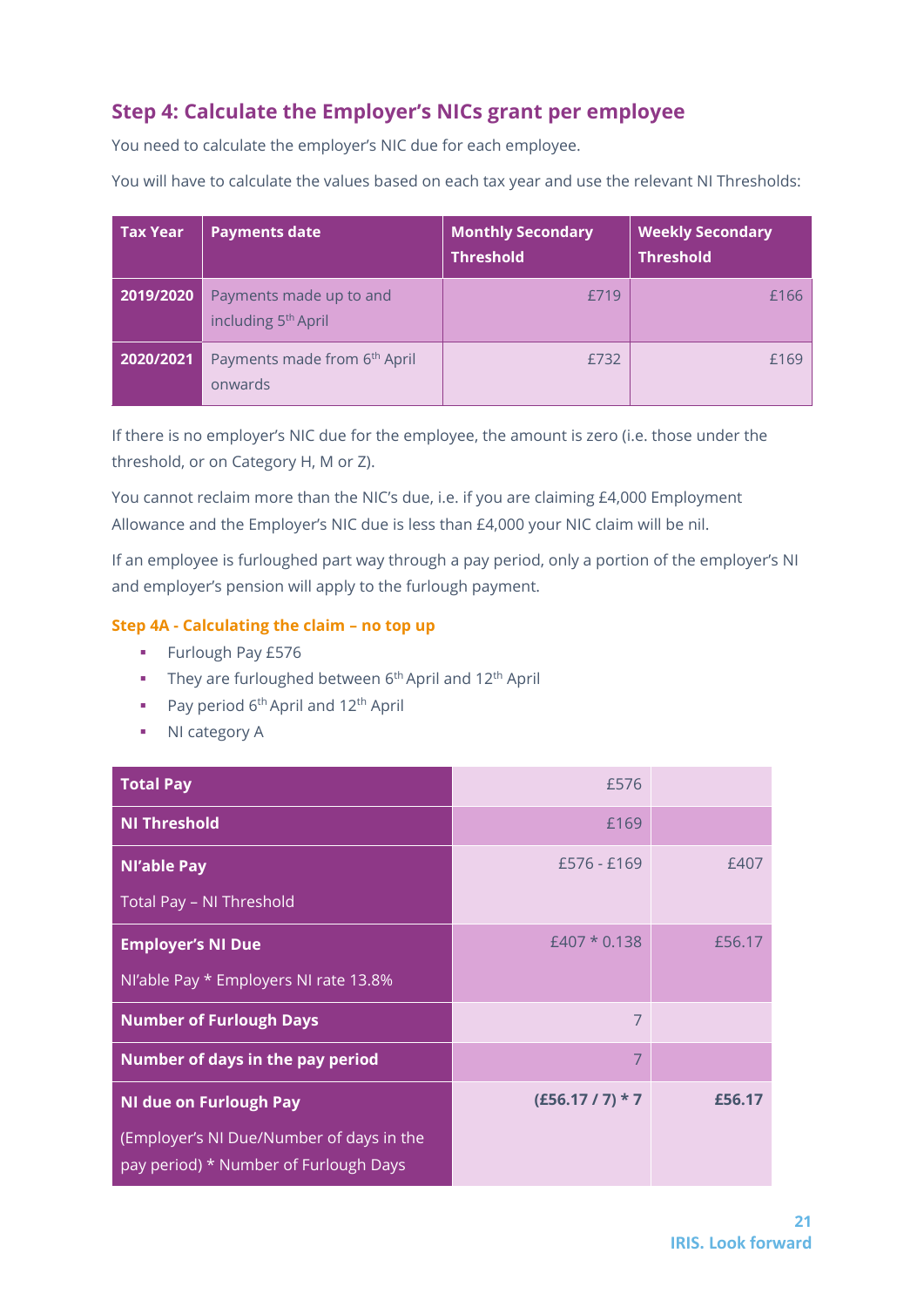#### **Step 4B – Calculating the claim when you have topped up employee pay**

If you are topping up an employee's pay to 100%, the following calculation needs to be conducted:

Employer NICs due in the claim period part of the pay \* gross pay grant for the claim period part of the pay Total gross pay in the claim period part of the pay period

- **EXEC** An employee receives £923.08 per week
- **•** They are furloughed between  $6<sup>th</sup>$  April and  $12<sup>th</sup>$  April
- **•** Pay period  $6<sup>th</sup>$  April and  $12<sup>th</sup>$  April
- NI category A
- **•** Furlough Pay £576
- Top up Pay £347.08

| <b>Total Pay in Furlough Period</b>                                                                      | $£576 + £347.08$     | £923.08 |
|----------------------------------------------------------------------------------------------------------|----------------------|---------|
| <b>Total Pay</b>                                                                                         | £923.08              |         |
| <b>NI Threshold</b>                                                                                      | £169                 |         |
| <b>Nl'able Pay</b>                                                                                       | £923.08 - £169       | £754.08 |
| Total Pay - NI Threshold                                                                                 |                      |         |
| <b>Employer's NI Due</b>                                                                                 | £754.08 * 0.138      | £104.06 |
| NI'able Pay * Employers NI rate 13.8%                                                                    |                      |         |
| <b>Number of Furlough Days</b>                                                                           | $\overline{7}$       |         |
| Number of days in the pay period                                                                         | $\overline{7}$       |         |
| <b>NI Daily rate</b>                                                                                     | £104.06/7            | £14.86  |
| <b>Employer NICs due in the claim period</b><br>part of the pay                                          | £14.86 $*$ 7         | £104.02 |
| <b>NI Reclaim due</b>                                                                                    | $(E104.02 * E576)$ / | £64.90  |
| Furlough pay (Gross pay grant for the claim<br>period part of the pay): £104.02                          | £923.08              |         |
| Total pay in Furlough Period (Total gross<br>pay in the claim period part of the pay period):<br>£923.08 |                      |         |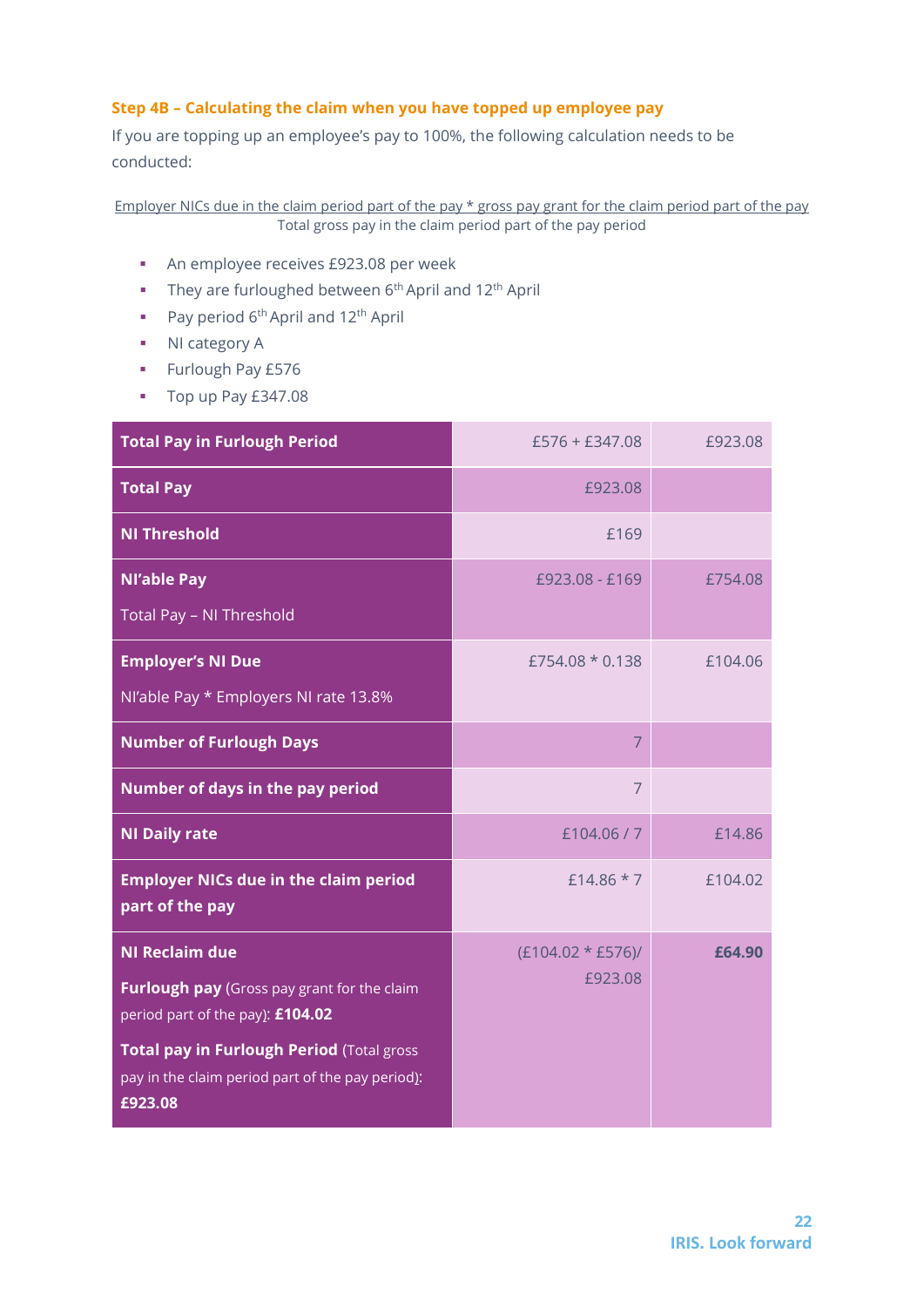### <span id="page-22-0"></span>**Step 5: Calculate the employer's mandatory automatic enrolment pension contributions per employee**

For each employee you will need to calculate the minimum amount of auto enrolment pension contributions based on the employee's furlough pay. You will not be able to claim anything above the minimum contribution level, therefore, if you have an Auto Enrolment scheme which pays above this minimum level, you will not be able to claim the additional contributions.

| <b>Tax Year</b> | <b>Qualifying Earnings per</b><br>$\mathsf{I}$ month | <b>Qualifying Earnings per</b><br>week | Minimum Employer<br><b>Pension Contributions</b> |
|-----------------|------------------------------------------------------|----------------------------------------|--------------------------------------------------|
| 2019/2020       | £512                                                 | £118                                   | 3%                                               |
| 2020/2021       | £520                                                 | £120                                   | 3%                                               |

#### **Step 5A – Full Period Calculation**

- **EXEC** An employee receives £923.08 per week
- **•** They are furloughed between  $6<sup>th</sup>$  April and 12<sup>th</sup> April
- **•** Pay period  $6<sup>th</sup>$  April and  $12<sup>th</sup>$  April
- **•** Furlough Pay £576
- All earnings are qualifying

| <b>Furlough pay</b>                    | £576          |        |
|----------------------------------------|---------------|--------|
| <b>Number of furlough days</b>         |               |        |
| <b>Lower Level Qualifying Earnings</b> | £120          |        |
| <b>Pensionable pay</b>                 | $£576 - £120$ | £456   |
| <b>Minimum contribution</b>            | £456 $*$ 0.03 | £13.68 |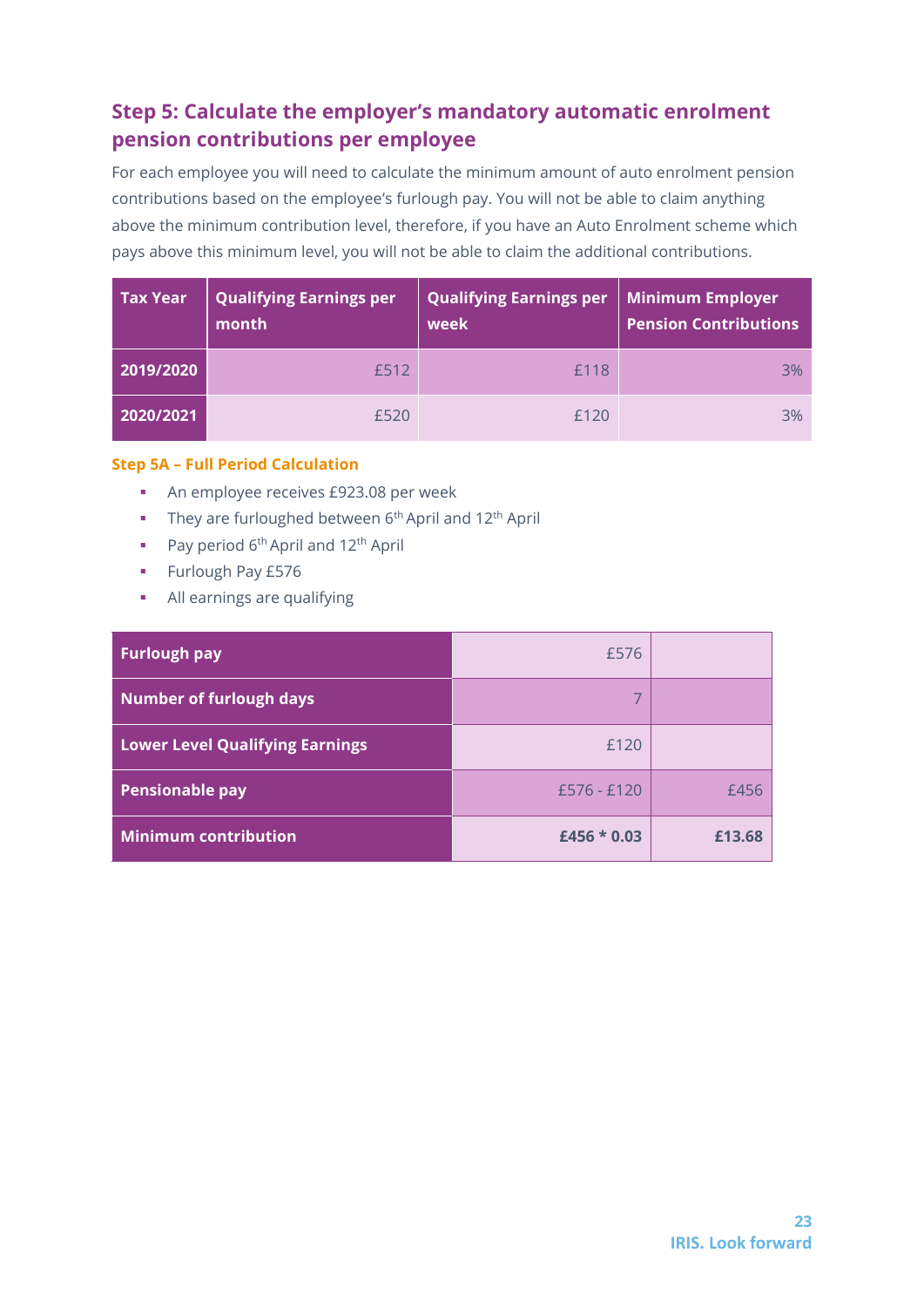#### **Step 5B – Part Period Calculation**

- **They are furloughed between 8th April and 12th April**
- **•** Furloughed for 5 days
- **EXECUTE:** Furlough Pay £164.57
- All earnings are qualifying

| <b>Furlough pay</b>                                              | £164.57          |        |
|------------------------------------------------------------------|------------------|--------|
| <b>Number of furlough days</b>                                   | 5                |        |
| <b>Lower Level Qualifying Earnings</b>                           | £120             |        |
| <b>Lower Level Qualifying Earnings Daily</b><br><b>Allowance</b> | £120/7           | £17.14 |
| Allowance during the Furlough period                             | $f17.14 * 5$     | £85.70 |
| <b>Pensionable pay</b>                                           | £164.57 - £85.70 | £78.87 |
| <b>Minimum contribution</b>                                      | £78.87 $*$ 0.03  | £2.37  |

**Note:** If the employer pension contribution was usually above this amount you would still only be able to claim the minimum auto enrolment value

### <span id="page-23-0"></span>**Step 6: Sum the grants in respect of gross pay, Employer's NICs and AE contributions**

Add up all the values due in steps 4 to 6. Using our example:

| <b>Furlough pay</b>            | £576    |
|--------------------------------|---------|
| NI to be claimed               | £56.17  |
| <b>Pension to be reclaimed</b> | £13.68  |
| <b>Total Due</b>               | £645.85 |

#### **Benefits whilst on Furlough**

Employees are still entitled to their normal benefits package. They should not be disadvantaged in terms of benefits during periods of Furlough.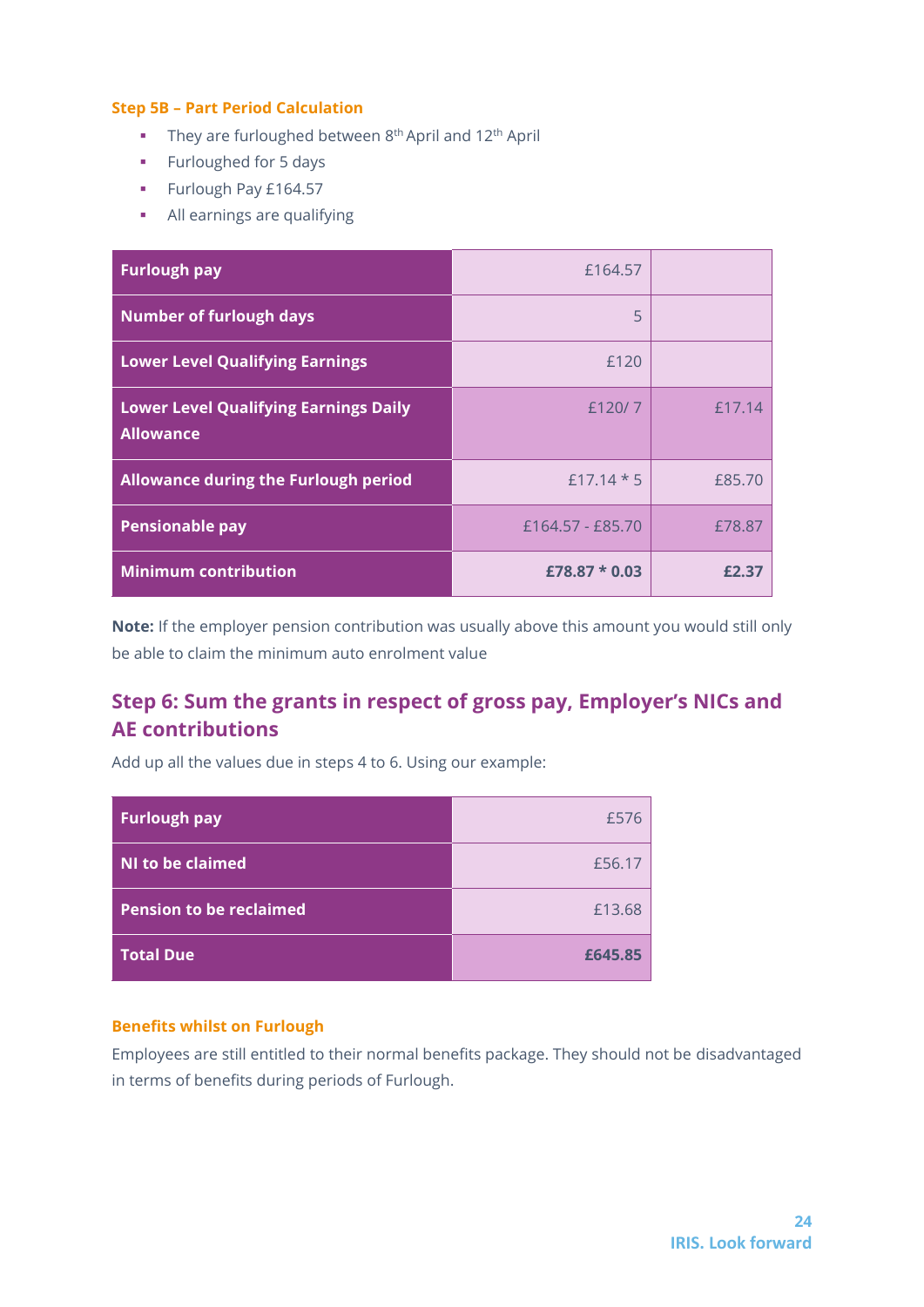# <span id="page-24-0"></span>**Approach B – Regular monthly pay period**

### <span id="page-24-1"></span>**Step 1: Calculate the furlough period and Qualifying Days**

Choose the claim period start and end dates, then calculate the number of qualifying days.

### <span id="page-24-2"></span>**Furlough Period**

The period of furlough must take place between  $1<sup>st</sup>$  March 2020 and 30<sup>th</sup> June 2020 (inclusive). The Government may extend the CJRS, if required.

### <span id="page-24-3"></span>**Qualifying Days**

Qualifying days are any days when the employee has been furloughed. These are consecutive days and include weekends, along with days which would not normally be worked. For a day to be qualifying, the employee must not have conducted any working activities.

#### **Example**

- **•** If an employee is furloughed between 1<sup>st</sup> April and 30<sup>th</sup> April, they are furloughed for 30 days in total
- **■** If an employee is furloughed between 1<sup>st</sup> April and 21<sup>st</sup> April, they are furloughed for 21 days in total

### <span id="page-24-4"></span>**Step 2: Identify furloughed employees who have been or will be paid in the period**

You need to list the employees who you have furloughed or are planning to furlough. For each of these employees you will need to calculate the gross grant due.

### <span id="page-24-5"></span>**Step 3: Calculate the gross grant per employee**

The employer is entitled to claim the lowest of the following:

| <b>Steps</b> | <b>Calculation</b>                                                                    |
|--------------|---------------------------------------------------------------------------------------|
| a.           | £2,500 x number of qualifying furlough days in month                                  |
|              | Number of days in month                                                               |
|              | <u>80% x monthly reference pay x number of qualifying furlough days in pay period</u> |
|              | Number of days in month                                                               |

### <span id="page-24-6"></span>**Maximum grant an employer can receive**

The maximum grant an employer can receive for a furloughed employee is £2,500 per month, or 80% of normal pay, whichever is the lowest.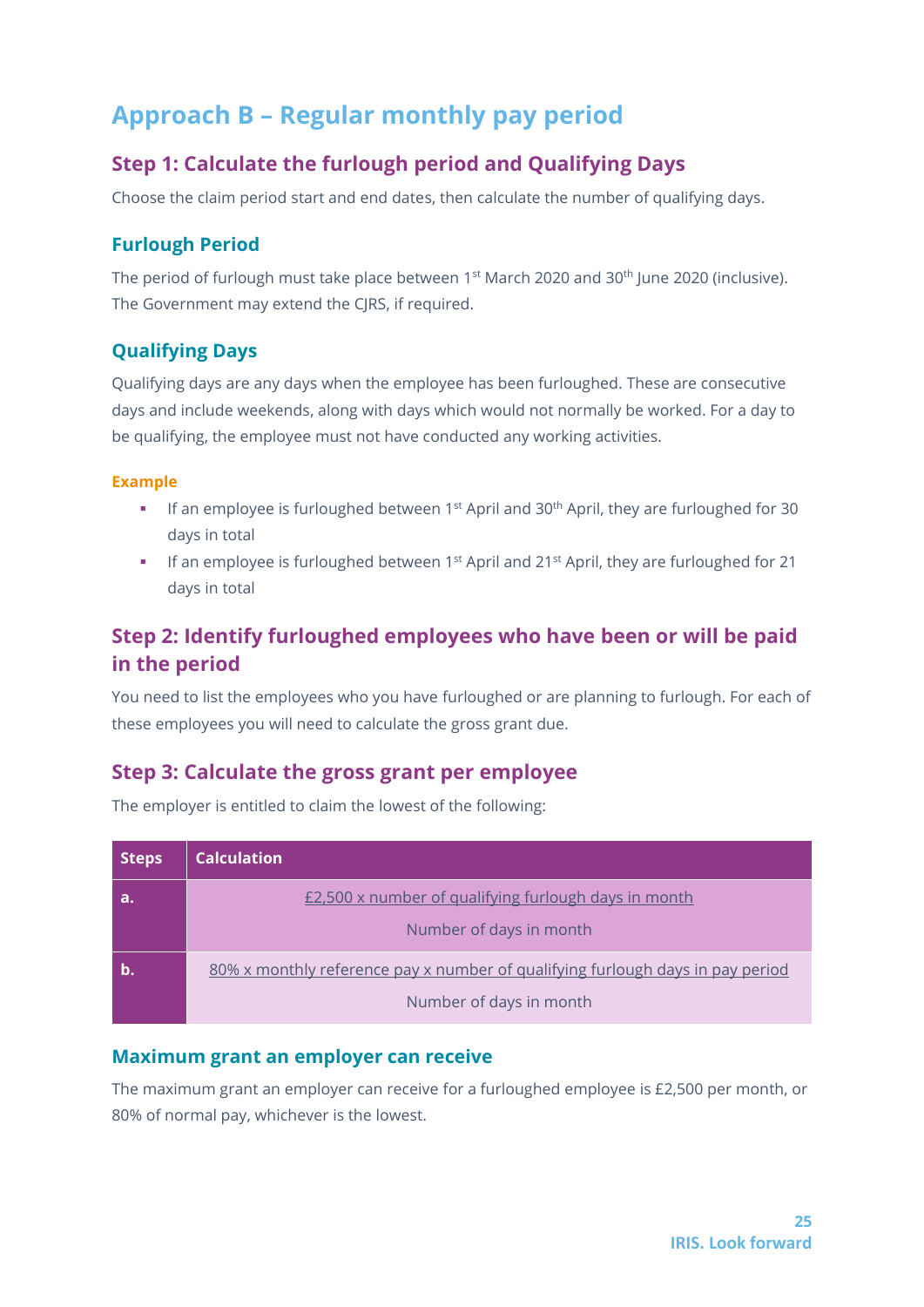### <span id="page-25-0"></span>**Monthly Reference Pay**

Monthly reference pay is the pay for the last full monthly pay period up to 19th March 2020 inclusive. For example, February's full monthly pay was £4,000, monthly reference pay = £4,000.

**NOTE:** If the employee does not have a full monthly pay period anytime up to 19th March 2020 inclusive, then the last partial pay period should be grossed up. This is calculated by the total pay for the partial period, divided by the number of days the partial pay covers, multiplied by the number of days in the month. For example, £2,000 partial period earnings for 15 days in the period in April 2020 would be (£2,000 / 15) \* 30 = £4,000.

#### **Step 3A**

- An employee receives on average £4,000 per month
- They are furloughed between 1st April and 21st April
- **•** Pay period  $1^{st}$  April  $30^{th}$  April

| <b>Max Allowance for April</b> | £2,500               |        |
|--------------------------------|----------------------|--------|
| <b>Qualifying days</b>         | $2^{\prime}$         |        |
| Number of days in the month    | 30                   |        |
| <b>Furlough pay</b>            | $(E2,500 * 21) / 30$ | £1,750 |

#### **Step 3B**

- An employee receives on average £4,000 per month
- They are furloughed between 1<sup>st</sup> April and 21<sup>st</sup> April
- **•** Pay period  $1^{st}$  April  $30^{th}$  April

| Monthly reference pay            | £4,000               |        |
|----------------------------------|----------------------|--------|
| 80% of monthly reference pay     | £4,000 $*$ 0.80      | £3,200 |
| <b>Qualifying days in period</b> | 21                   |        |
| <b>Number of days in month</b>   | 30                   |        |
| <b>Furlough pay</b>              | $(E3,200 * 21) / 30$ | £2,240 |

**In this example you would be using calculation method A and the furlough pay due would be £1,750**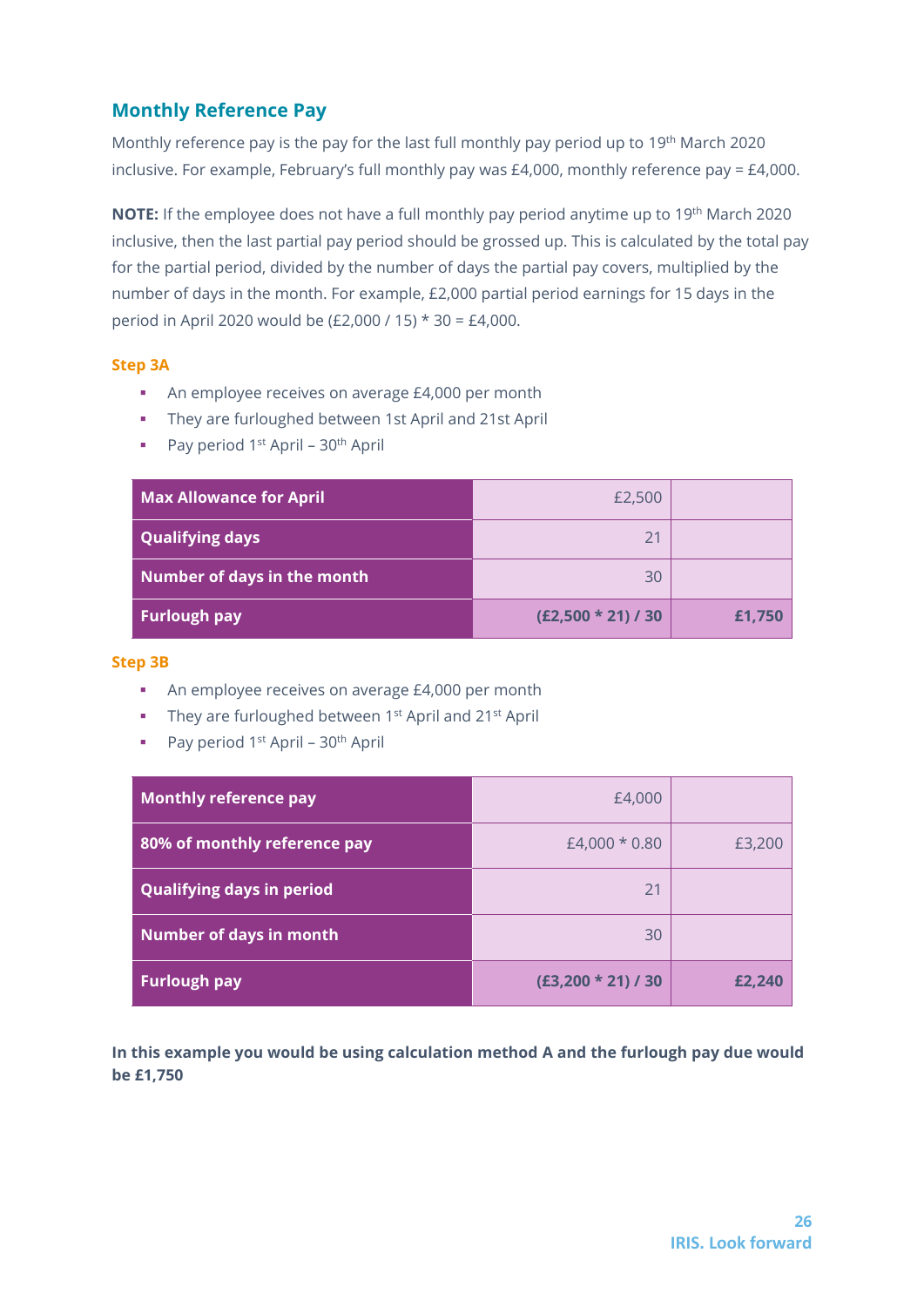### <span id="page-26-0"></span>**Step 4: Calculate the Employer's NICs grant per employee**

You need to calculate the employer's NIC due for each employee.

You need to calculate the values based on each tax year and use the relevant NI Thresholds:

| <b>Tax Year</b> | <b>Payments date</b>                                       | <b>Monthly Secondary</b><br><b>Threshold</b> | <b>Weekly Secondary</b><br><b>Threshold</b> |
|-----------------|------------------------------------------------------------|----------------------------------------------|---------------------------------------------|
| 2019/2020       | Payments made up to and<br>including 5 <sup>th</sup> April | <b>£719</b>                                  | £166                                        |
| 2020/2021       | Payments made from 6 <sup>th</sup> April<br>onwards        | £732                                         | £169                                        |

If there is no employer's NIC due for the employee, the amount is zero (i.e. those under the threshold, or on Category H, M or Z)

You cannot reclaim more than the NIC's due. i.e. if you are claiming £4,000 Employment Allowance and the Employer's NIC due is less than £4,000, your NIC claim will be nil.

If an employee is furloughed part way through a pay period, only a portion of the employer's NI and employer's pension will apply to the furlough payment.

#### **Step 4A**

- An employee receives on average £4,000 per month
- **•** Pay period  $1^{st}$  April  $30^{th}$  April
- They are furloughed between 1<sup>st</sup> April and 21<sup>st</sup> April
- NI category A
- £1,750 of Furlough Pay and £1,330 normal pay

#### **Step 4B - Calculating the claim – no top up**

- An employee receives £4,000 monthly pay
- **•** Pay period  $1^{st}$  April  $30^{th}$  April
- **•** They are furloughed between  $1^{st}$  April and  $21^{st}$  April
- NI category A
- **E** £1,750 of Furlough Pay
- **E** £1,330 of pay outside the Furlough Period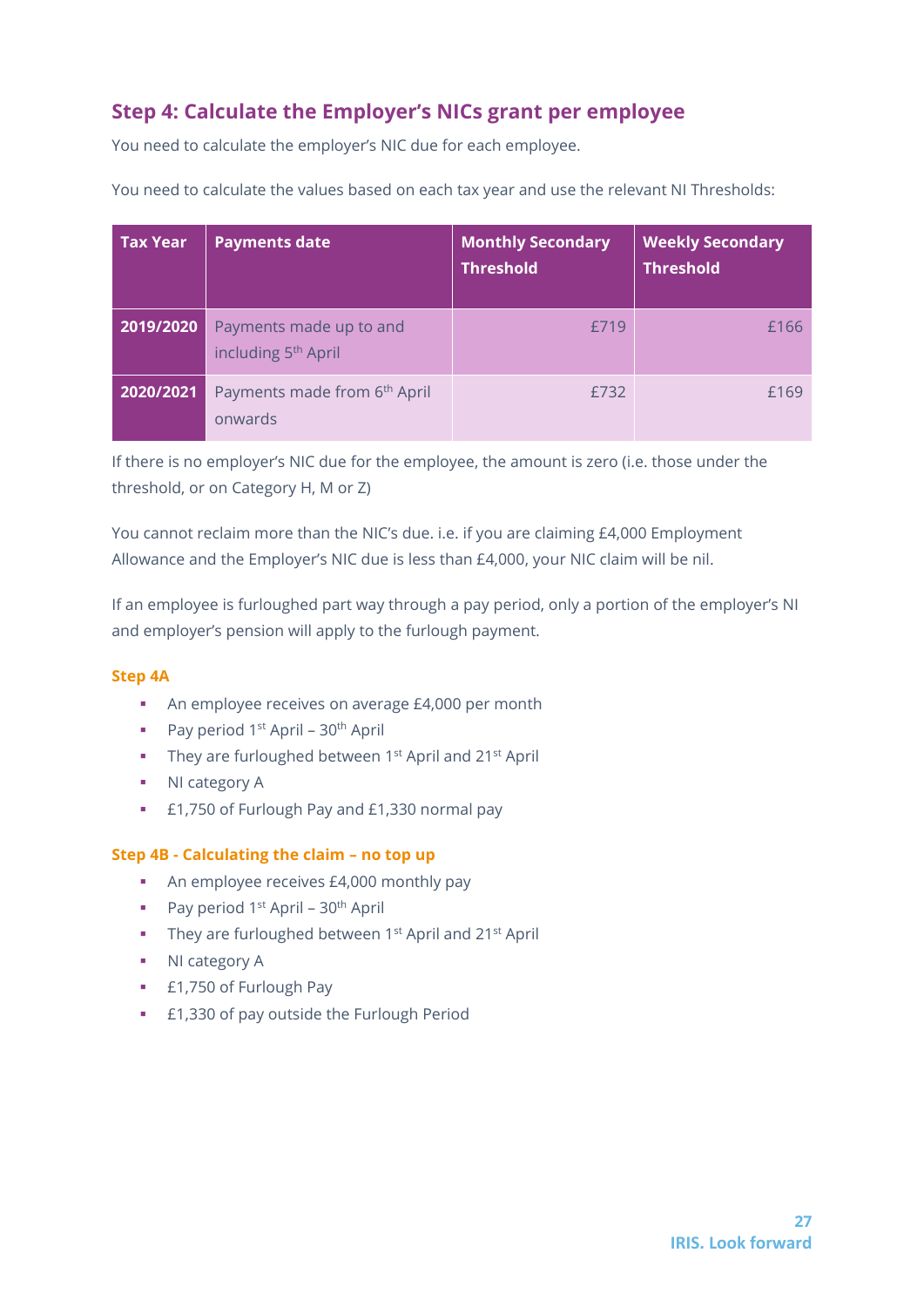| <b>Total Pay</b>                                                                                                    | £3,080              |         |
|---------------------------------------------------------------------------------------------------------------------|---------------------|---------|
| <b>NI Threshold</b>                                                                                                 | £732                |         |
| <b>Nl'able Pay</b><br>Total Pay - NI Threshold                                                                      | £3,080 - £732       | £2,348  |
| <b>Employer's NI Due</b><br>NI'able Pay * Employers NI rate 13.8%                                                   | £2,248 $*$ 0.138    | £324.02 |
| <b>Number of Furlough Days</b>                                                                                      | 21                  |         |
| Number of days in the pay period                                                                                    | 30                  |         |
| <b>NI due on Furlough Pay</b><br>(Employer's NI Due/ Number of days in the<br>pay period) * Number of Furlough Days | $(E324.02/30) * 21$ | £226.81 |

#### **Step 4C – Calculating the claim when you have topped up employee pay**

If you are topping up the employees pay to 100% the following calculation needs to be conducted:

Employer NICs due in the claim period part of the pay \* gross pay grant for the claim period part of the pay Total gross pay in the claim period part of the pay period

- An employee receives £4,000 monthly pay
- $\blacksquare$  Pay period 1<sup>st</sup> April 30<sup>th</sup> April
- They are furloughed between 1<sup>st</sup> April and 21<sup>st</sup> April
- NI category A
- **E** 1,750 of Furlough Pay
- **E920 Top up pay during Furlough Period**
- **E1,330 of pay outside the Furlough Period**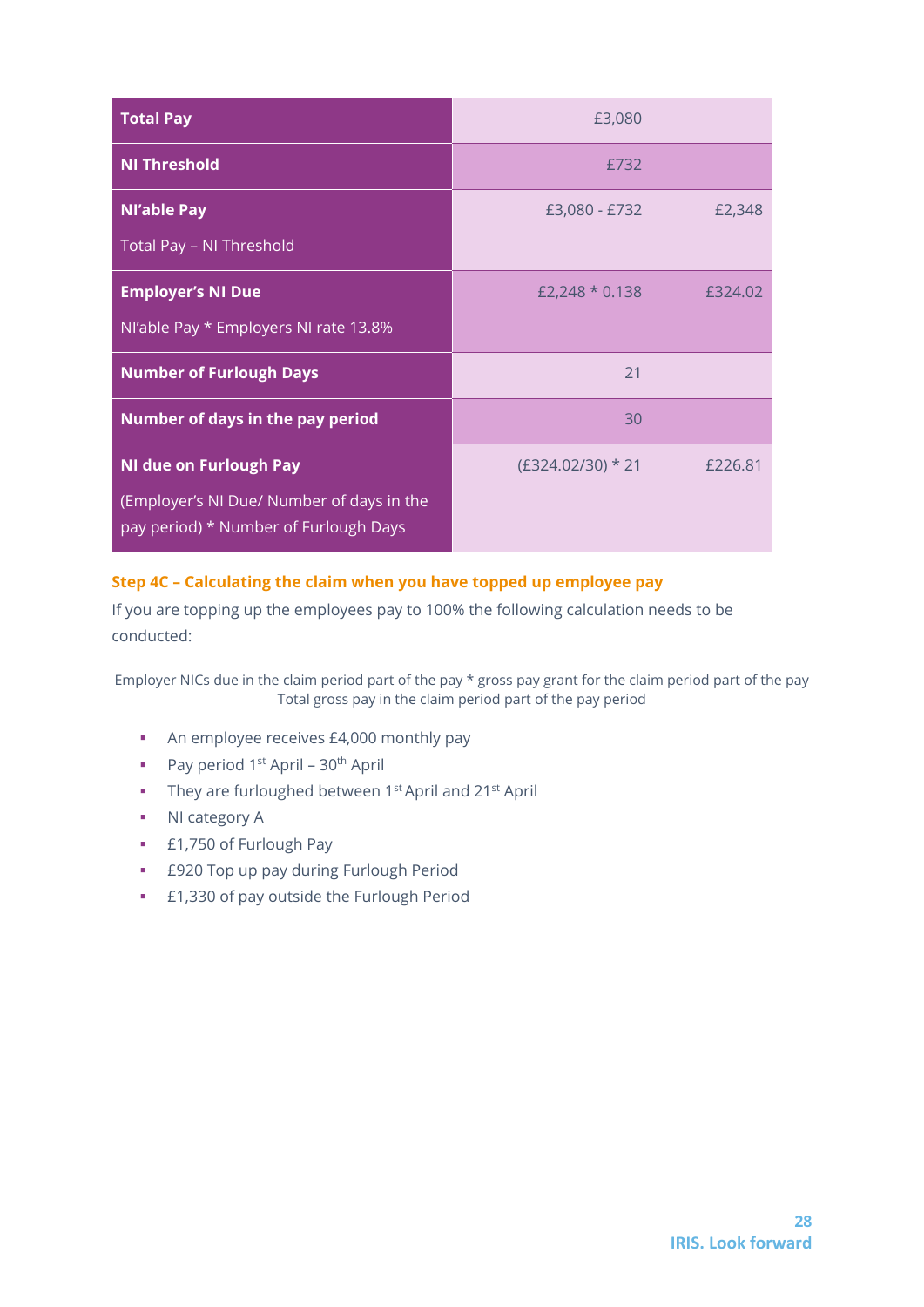| <b>Total Pay in Furlough Period</b>                                                                                                                                                                                | $£1,750 + £920$                 | £2670   |
|--------------------------------------------------------------------------------------------------------------------------------------------------------------------------------------------------------------------|---------------------------------|---------|
| <b>Total Pay</b>                                                                                                                                                                                                   | £4,000                          |         |
| <b>NI Threshold</b>                                                                                                                                                                                                | £732                            |         |
| <b>NI'able Pay</b><br>Total Pay - NI Threshold                                                                                                                                                                     | £4,000 - £732                   | £3,268  |
| <b>Employer's NI Due</b><br>NI'able Pay * Employers NI rate 13.8%                                                                                                                                                  | £3,268 * 0.138                  | £450.98 |
| <b>Number of Furlough Days</b>                                                                                                                                                                                     | 21                              |         |
| Number of days in the pay period                                                                                                                                                                                   | 30                              |         |
| <b>NI Daily rate</b>                                                                                                                                                                                               | £450.98 / 30                    | £15.03  |
| <b>Employer NICs due in the claim period</b><br>part of the pay                                                                                                                                                    | £15.03 $*$ 21                   | £315.63 |
| <b>NI Reclaim due</b><br>Furlough pay (Gross pay grant for the claim<br>period part of the pay): £1,750<br>Total pay in Furlough Period (Total gross<br>pay in the claim period part of the pay period):<br>£2,670 | $(E315.63 * E1,750)$ /<br>£2670 | £206.87 |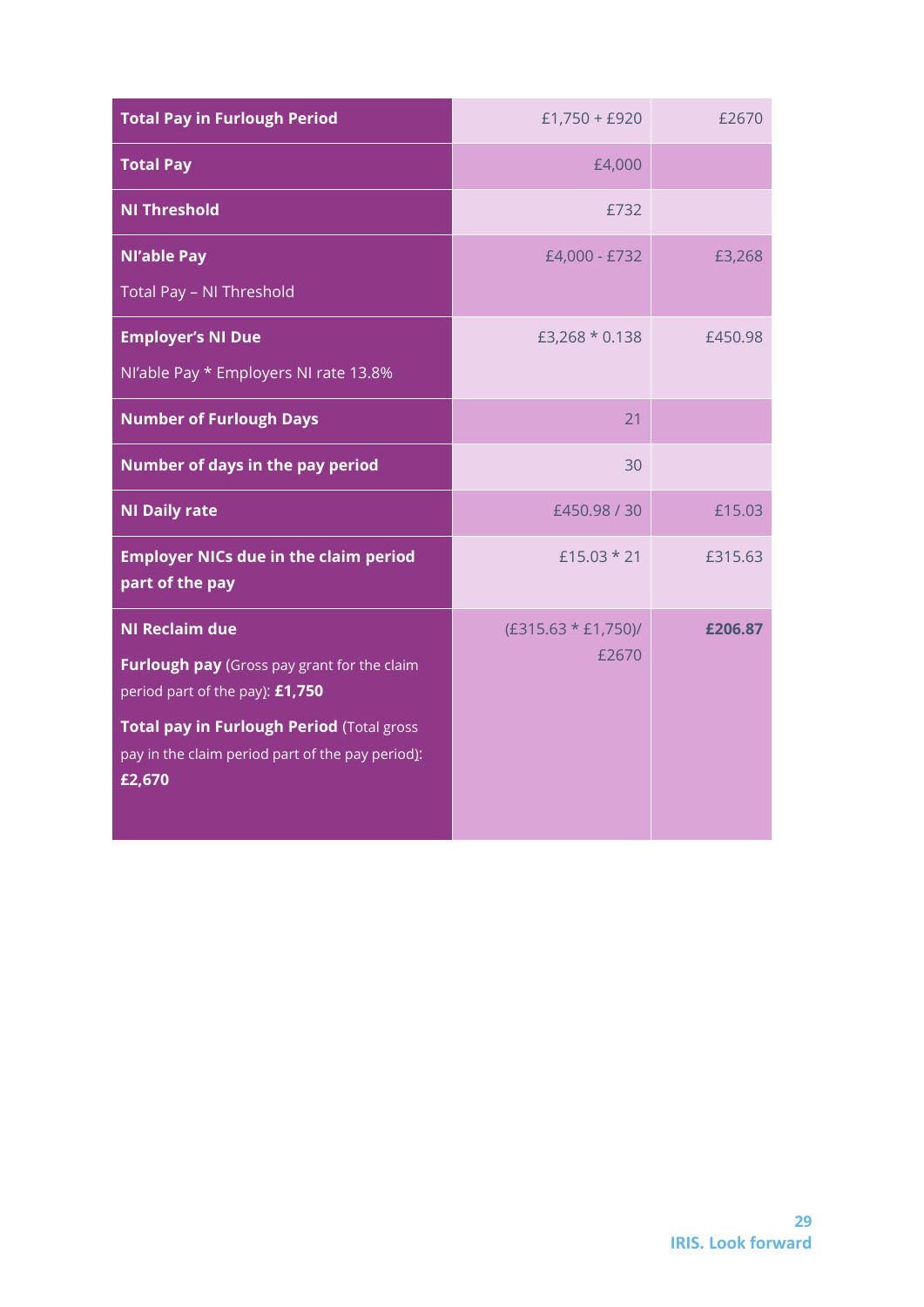### <span id="page-29-0"></span>**Step 5: Calculate the employer's mandatory automatic enrolment pension contributions, per employee**

For each employee you need to calculate the minimum amount of auto enrolment pension contributions, based on the employee's furlough pay. You cannot claim anything above the minimum contribution level, therefore, if you have an Auto Enrolment scheme which pays above this minimum level, you cannot claim the additional contributions.

| <b>Tax Year</b> | <b>Qualifying Earnings per</b><br>month | <b>Qualifying Earnings</b><br>per week | <b>Minimum</b><br><b>Employer Pension</b><br><b>Contributions</b> |
|-----------------|-----------------------------------------|----------------------------------------|-------------------------------------------------------------------|
| 2019/2020       | £512                                    | £118                                   | 3%                                                                |
| 2020/2021       | £520                                    | f120                                   | 3%                                                                |

#### **Step 5A**

- An employee receives £4,000 monthly pay
- They will be furloughed between 1<sup>st</sup> April and 21<sup>st</sup> April
- **E1,750 of Furlough Pay**
- All earnings are qualifying

| <b>Furlough pay</b>                                                                           | £1,750             |           |
|-----------------------------------------------------------------------------------------------|--------------------|-----------|
| <b>Number of Furlough days</b>                                                                | 21                 |           |
| <b>Lower Level Qualifying Earnings</b>                                                        | £520               |           |
| <b>Lower Level Qualifying Earnings Daily</b><br><b>Allowance</b>                              | £520/30            | £17.33    |
| <b>Allowance during the Furlough period</b><br>(Daily allowance * Number of Furlough<br>days) | $f17.33 * 21$      | £363.93   |
| <b>Pensionable pay</b>                                                                        | £1,750 - £363.93   | £1,386.07 |
| <b>Minimum contribution</b>                                                                   | £1.386.07 $*$ 0.03 | £41.58    |

**NOTE:** If the employer's pension contribution is usually above this amount, you will still only be able to claim the minimum auto enrolment value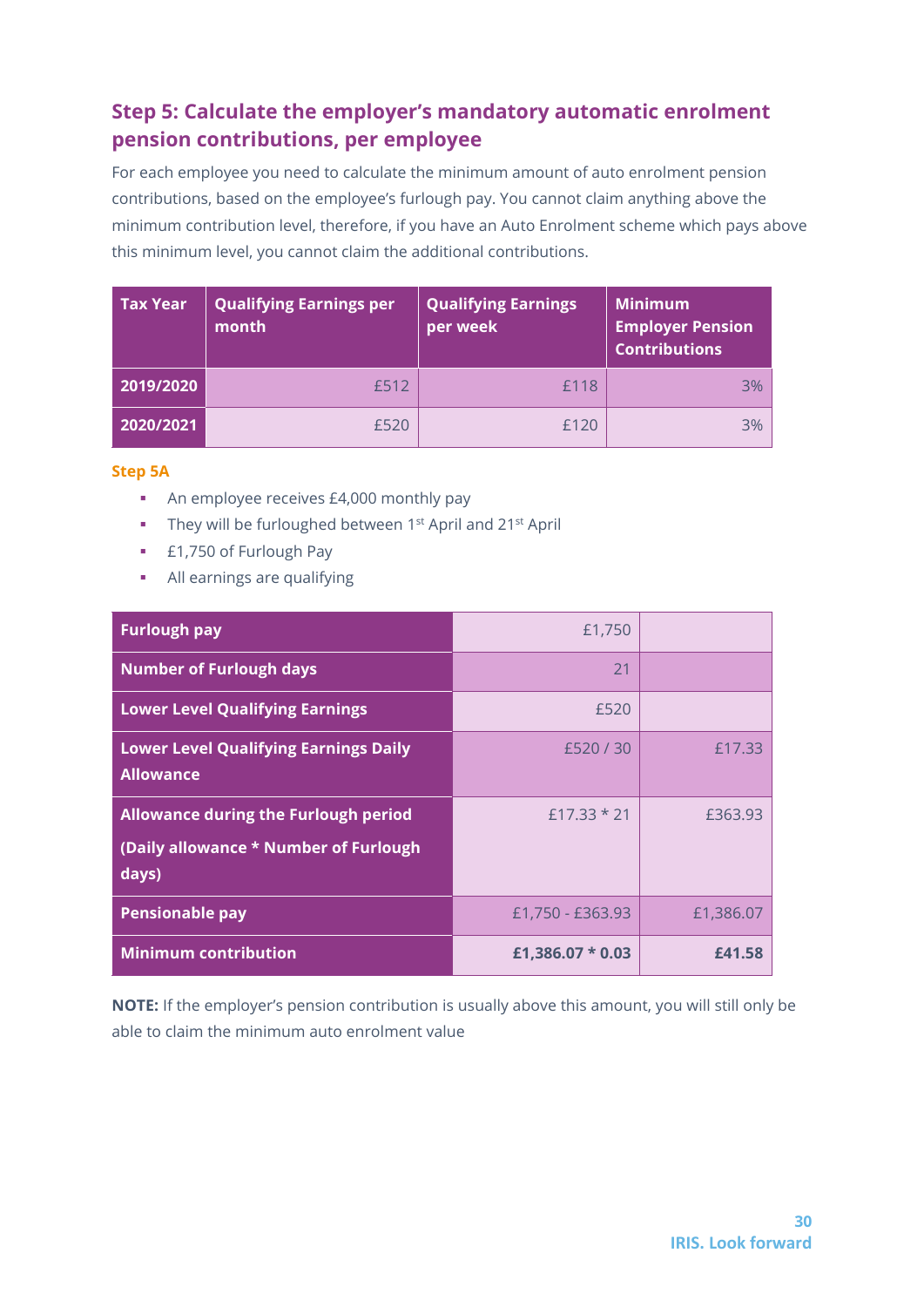### <span id="page-30-0"></span>**Step 6: Sum the grants in respect of gross pay, Employer's NICs and AE contributions**

Add up all the values due in steps 4 to 6. Using our example:

| <b>Furlough pay</b>            | £1,750    |
|--------------------------------|-----------|
| NI to be claimed               | £226.81   |
| <b>Pension to be reclaimed</b> | £41.58    |
| <b>Total Due</b>               | £2,018.39 |

#### **Benefits whilst on Furlough**

Employees are still entitled to their normal benefits package. They should not be disadvantaged in terms of benefits during periods of Furlough.

# <span id="page-30-1"></span>**Approach B – Weekly regular pay period**

### <span id="page-30-2"></span>**Step 1: Calculate the furlough period and Qualifying Days**

Choose the claim period start and end date, then calculate the number of qualifying days.

### <span id="page-30-3"></span>**Furlough Period**

The period of furlough must take place between 1<sup>st</sup> March 2020 and 30<sup>th</sup> June 2020 (inclusive). The Government may extend the CJRS, if required.

### <span id="page-30-4"></span>**Qualifying Days**

Qualifying days are any days when the employee has been furloughed. These are consecutive days and include weekends, along with days which would not normally be worked. For a day to be qualifying, the employee must not have conducted any working activities.

#### **Example**

**•** If an employee is furloughed between  $6<sup>th</sup>$  April and  $12<sup>th</sup>$  April, they would be furloughed for 7 days in total

### <span id="page-30-5"></span>**Step 2: Identify furloughed employees who have been or will be paid in the period**

You need to list the employees who you have furloughed or are planning to furlough. For each of these employees you will need to calculate the gross grant due.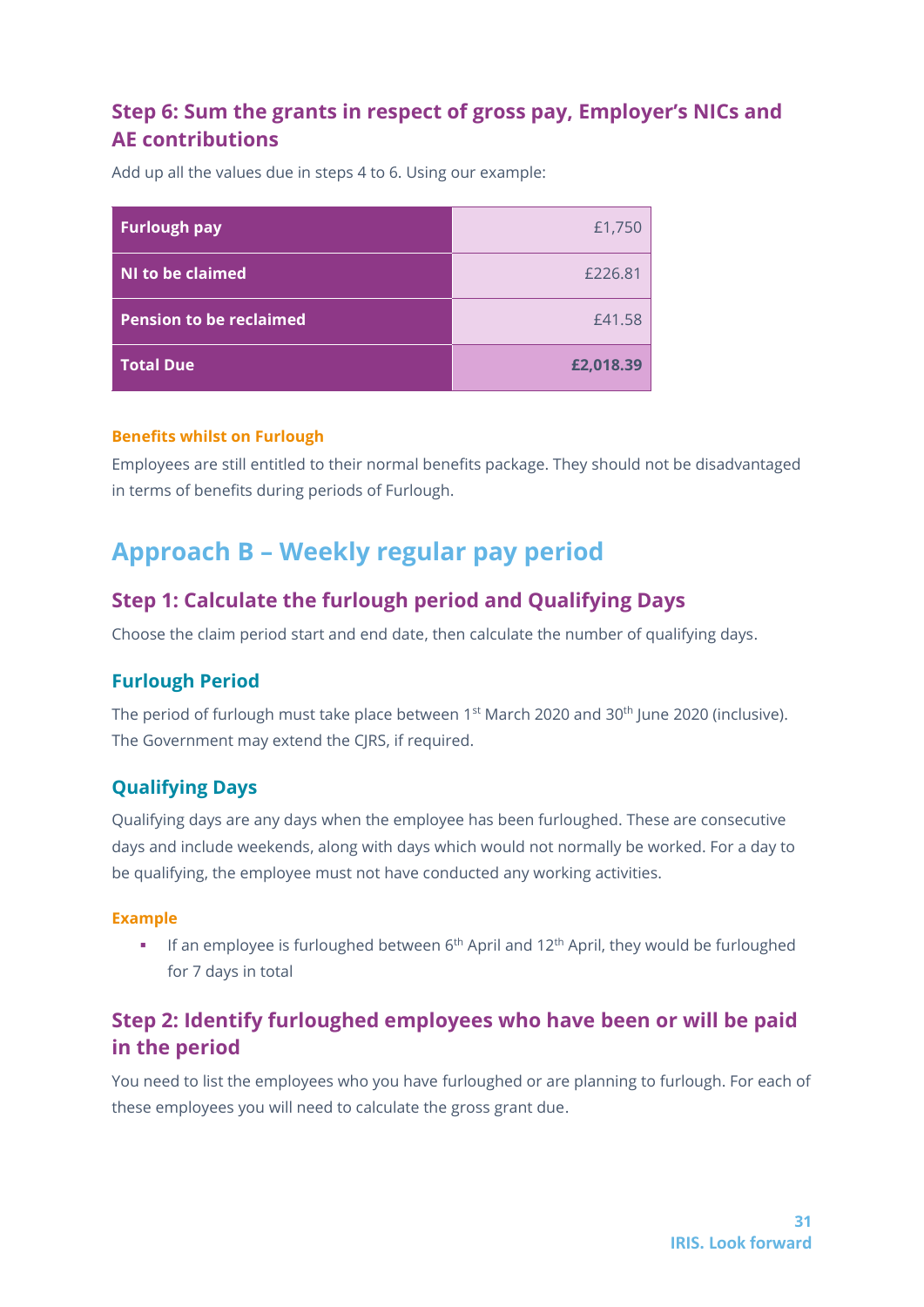### <span id="page-31-0"></span>**Step 3: Calculate the gross grant per employee**

The employer is entitled to claim the lowest of the following:

| <b>Steps</b> | <b>Calculation</b>                                                      |
|--------------|-------------------------------------------------------------------------|
|              | [£576] x number of qualifying furlough days in week                     |
|              | 80% x weekly reference pay x number of qualifying furlough days in week |

#### <span id="page-31-1"></span>**Maximum grant an employer can receive**

The maximum grant an employer can receive for a furloughed employee is £576 per week, or 80% of normal pay, whichever is the lowest.

#### <span id="page-31-2"></span>**Weekly Reference Pay**

Weekly reference pay is the pay for the last full weekly pay period up to 19<sup>th</sup> March 2020 inclusive. For example, last full weekly pay was £923.08. Weekly reference pay = £923.08

**NOTE:** If the employee does not have a full weekly pay period anytime up to 19<sup>th</sup> March 2020 inclusive, then the last partial pay period should be grossed up. This is calculated by the total pay for the partial period, divided by the number of days the partial pay covers, multiplied by 7. For example, £395.60 partial period earnings for 3 days in the period would be (£395.60 / 3)  $*$  7 = £923.07

#### **Step 3A**

- **EXEC** An employee receives £923.08 per week
- **•** They are furloughed between  $6<sup>th</sup>$  April and  $12<sup>th</sup>$  April
- **•** Pay period  $6^{th}$  April and  $12^{th}$  April

| <b>Max Allowance per week</b> | £576         |      |
|-------------------------------|--------------|------|
| Qualifying days               |              |      |
| Furlough pay                  | $(E576*7)/7$ | £576 |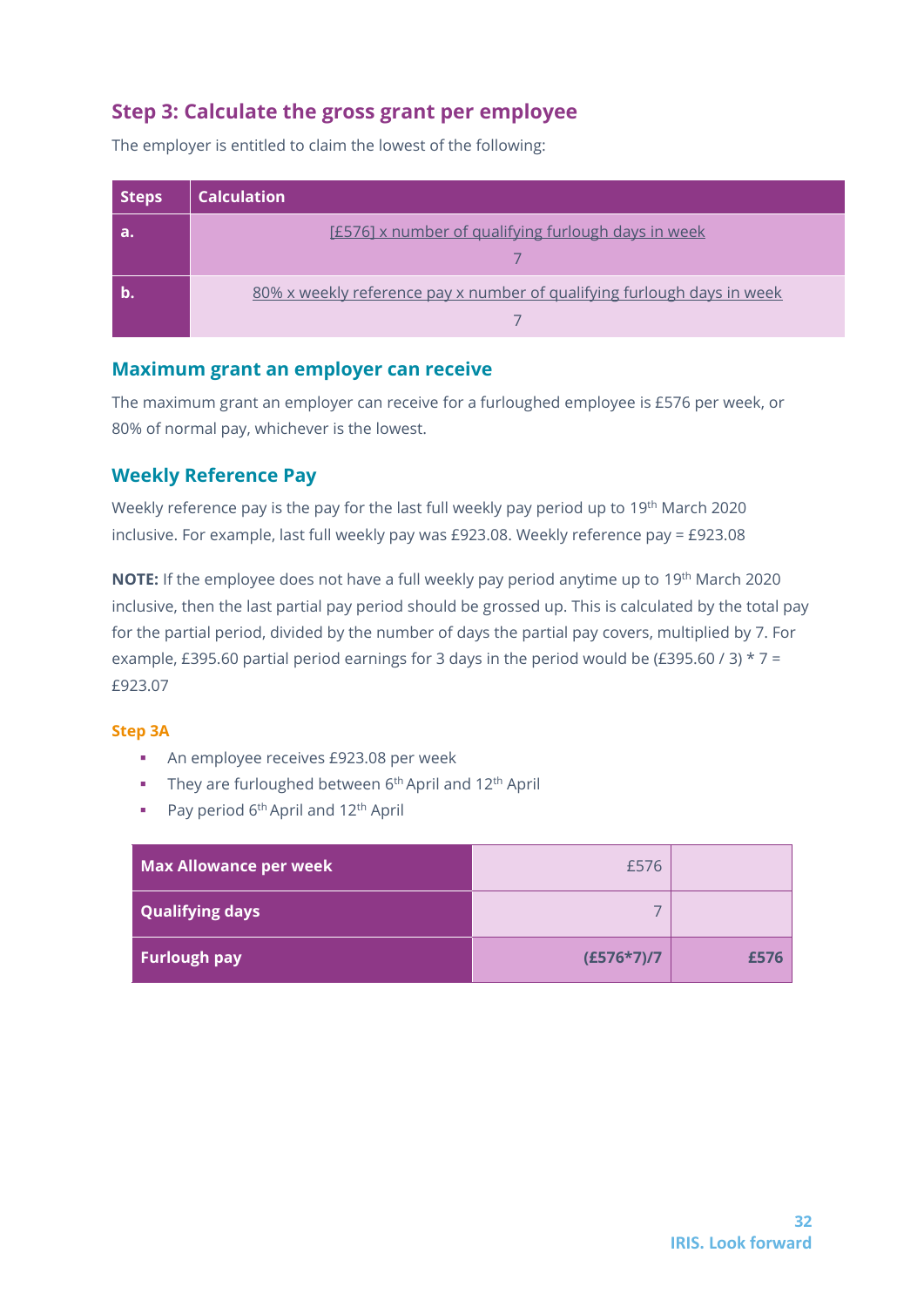#### **Step 3B**

- **EXEC** An employee receives £923.08 per week
- **•** They are furloughed between  $6<sup>th</sup>$  April and  $12<sup>th</sup>$  April
- **•** Pay period  $6<sup>th</sup>$  April and  $12<sup>th</sup>$  April

| Weekly reference pay             | £923.08           |         |
|----------------------------------|-------------------|---------|
| 80% of monthly reference pay     | £923.08 * 0.80    | £738.46 |
| <b>Qualifying days in period</b> |                   |         |
| <b>Furlough pay</b>              | $(E738.46 * 7)/7$ | £738.46 |

**In this example you would be using calculation method A and the furlough pay due would be £576.**

### <span id="page-32-0"></span>**Step 4: Calculate the Employer's NICs grant per employee**

You need to calculate the employer's NIC due for each employee.

You will have to calculate the values based on each tax year and use the relevant NI Thresholds:

| <b>Tax Year</b> | <b>Payments date</b>                                       | <b>Monthly Secondary</b><br><b>Threshold</b> | <b>Weekly Secondary</b><br><b>Threshold</b> |
|-----------------|------------------------------------------------------------|----------------------------------------------|---------------------------------------------|
| 2019/2020       | Payments made up to and<br>including 5 <sup>th</sup> April | <b>£719</b>                                  | £166                                        |
| 2020/2021       | Payments made from 6 <sup>th</sup> April<br>onwards        | £732                                         | £169                                        |

If there is no employer's NIC due for the employee, the amount is zero (i.e. those under the threshold, or on Category H, M or Z).

You cannot reclaim more than the NIC's due. i.e. if you are claiming £4,000 Employment Allowance and the Employer's NIC due is less than £4,000 your NIC claim will be nil.

If an employee is furloughed part way through a pay period, only a portion of the employer's NI and employer's pension will apply to the furlough payment.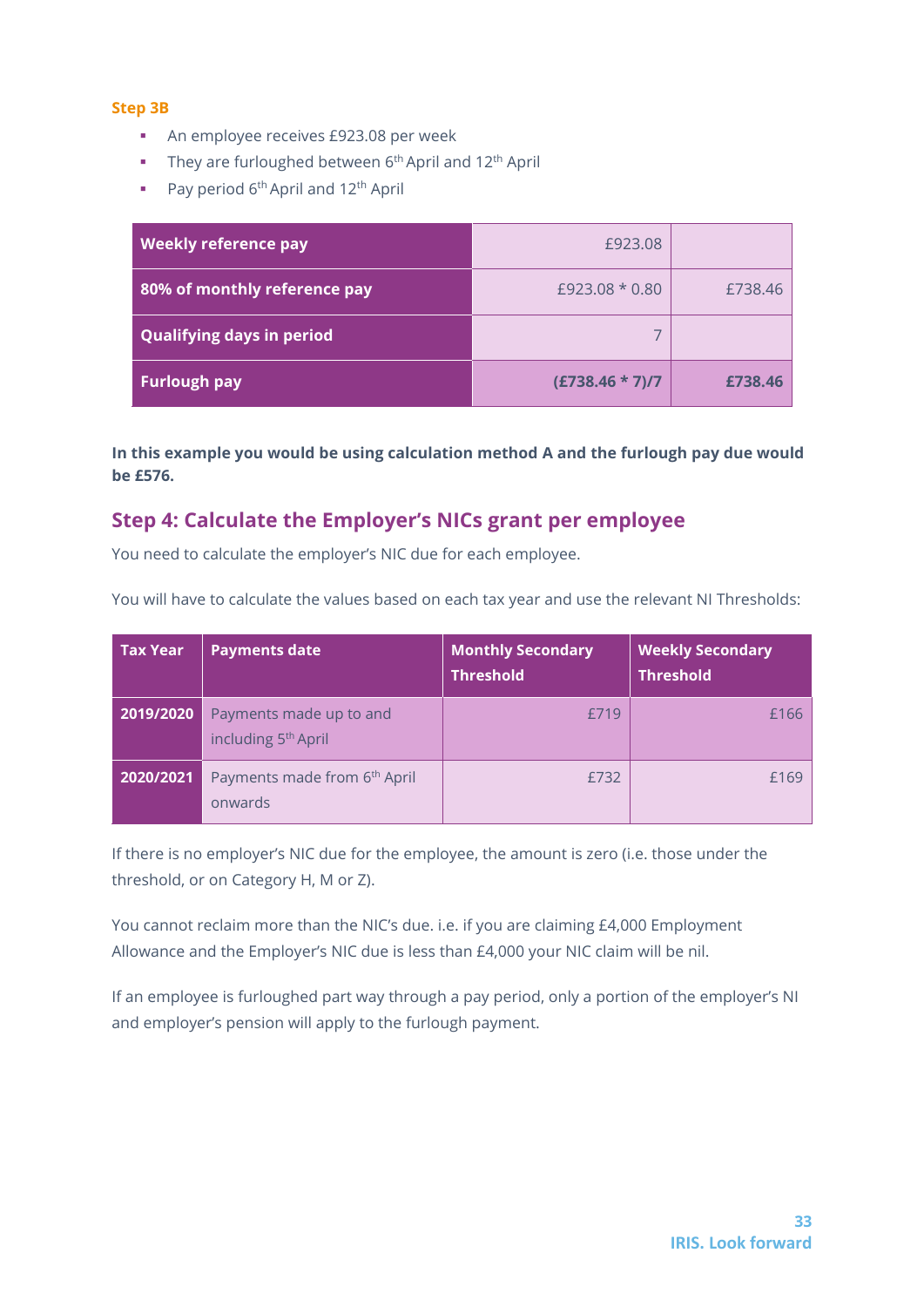#### **Step 4A - Calculating the claim – no top up**

- Furlough Pay £576
- They are furloughed between 6<sup>th</sup> April and 12<sup>th</sup> April
- Pay period 6<sup>th</sup> April and 12<sup>th</sup> April
- NI category A

| <b>Total Pay</b>                                                                   | £576           |        |
|------------------------------------------------------------------------------------|----------------|--------|
| <b>NI Threshold</b>                                                                | £169           |        |
| <b>Nl'able Pay</b>                                                                 | £576 - £169    | £407   |
| Total Pay - NI Threshold                                                           |                |        |
| <b>Employer's NI Due</b>                                                           | $£407 * 0.138$ | £56.17 |
| NI'able Pay * Employers NI rate 13.8%                                              |                |        |
| <b>Number of Furlough Days</b>                                                     | $\overline{7}$ |        |
| Number of days in the pay period                                                   | 7              |        |
| <b>NI due on Furlough Pay</b>                                                      | $(E56.17/7)*7$ | £56.17 |
| (Employer's NI Due/ Number of days in the<br>pay period) * Number of Furlough Days |                |        |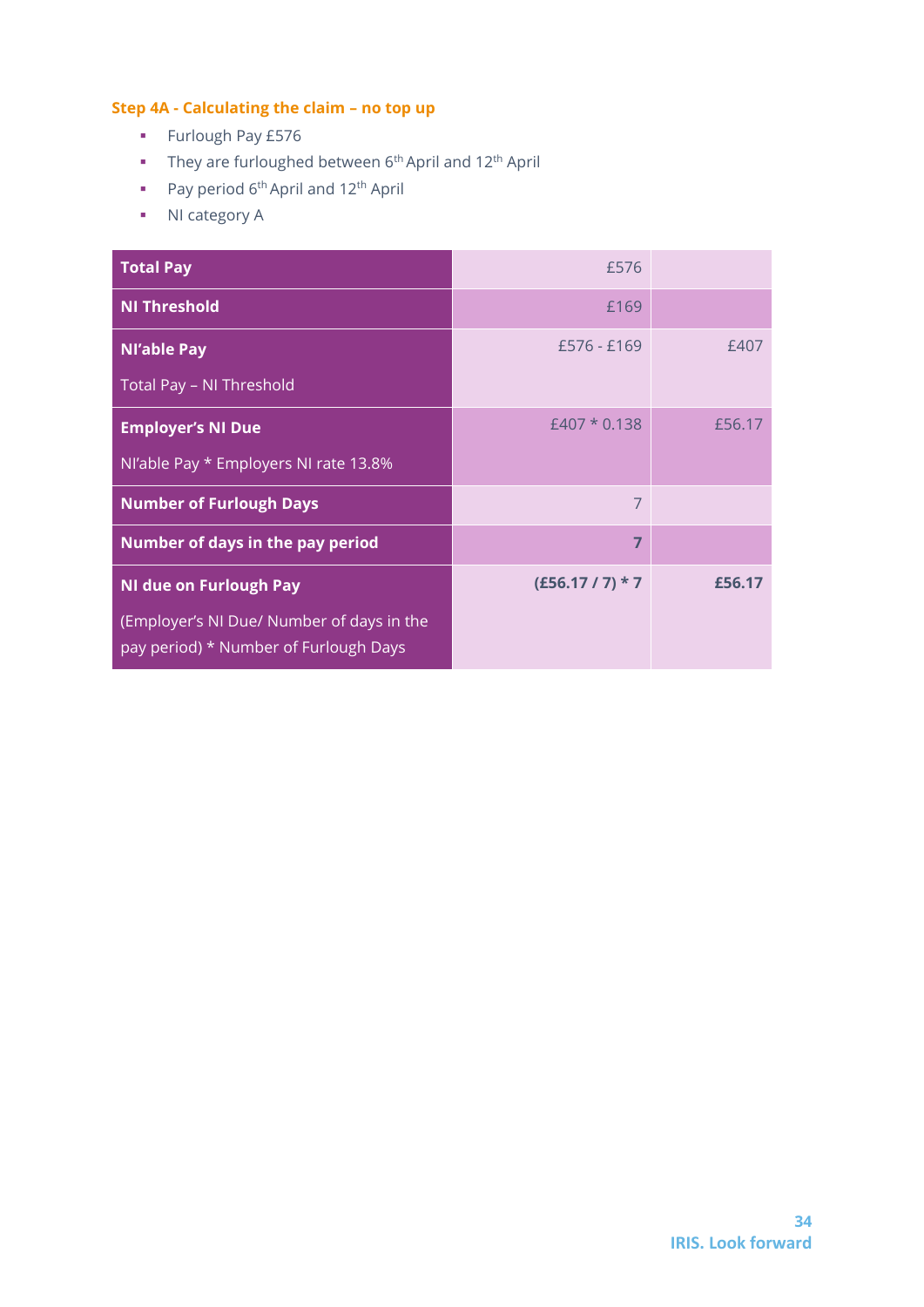#### **Step 4B – Calculating the claim when you have topped up employee pay**

If you are topping up the employees pay to 100% the following calculation needs to be conducted:

Employer NICs due in the claim period part of the pay \* gross pay grant for the claim period part of the pay Total gross pay in the claim period part of the pay period

- An employee receives £923.08 per week
- They are furloughed between 6<sup>th</sup> April and 12<sup>th</sup> April
- **•** Pay period  $6^{th}$  April and  $12^{th}$  April
- NI category A
- **•** Furlough Pay £576
- Top up Pay £347.08

| <b>Total Pay in Furlough Period</b>                                                                      | $£576 + £347.08$     | £923.08 |
|----------------------------------------------------------------------------------------------------------|----------------------|---------|
| <b>Total Pay</b>                                                                                         | £923.08              |         |
| <b>NI Threshold</b>                                                                                      | £169                 |         |
| <b>Nl'able Pay</b>                                                                                       | £923.08 - £169       | £754.08 |
| Total Pay - NI Threshold                                                                                 |                      |         |
| <b>Employer's NI Due</b>                                                                                 | £754.08 $*$ 0.138    | £104.06 |
| NI'able Pay * Employers NI rate 13.8%                                                                    |                      |         |
| <b>Number of Furlough Days</b>                                                                           | $\overline{7}$       |         |
| Number of days in the pay period                                                                         | $\overline{7}$       |         |
| <b>NI Daily rate</b>                                                                                     | £104.06/7            | £14.86  |
| <b>Employer NICs due in the claim period</b><br>part of the pay                                          | £14.86 $*$ 7         | £104.02 |
| <b>NI Reclaim due</b>                                                                                    | $(E104.02 * E576)$ / | £64.90  |
| Furlough pay (Gross pay grant for the claim<br>period part of the pay): £104.02                          | £923.08              |         |
| Total pay in Furlough Period (Total gross<br>pay in the claim period part of the pay period):<br>£923.08 |                      |         |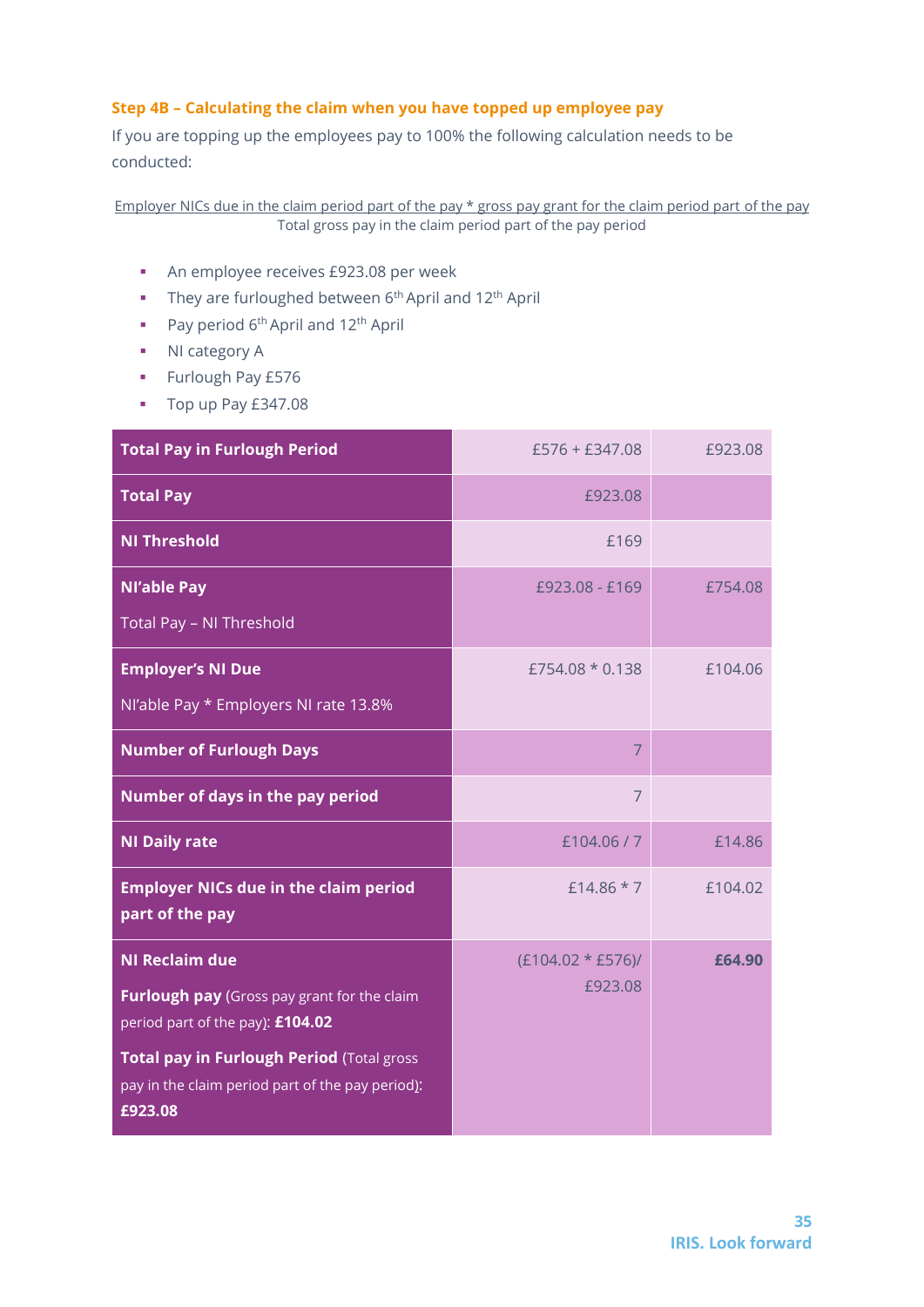### <span id="page-35-0"></span>**Step 5: Calculate the employer's mandatory automatic enrolment pension contributions per employee**

For each employee you will need to calculate the minimum amount of auto enrolment pension contributions based on the employee's furlough pay. You will not be able to claim anything above the minimum contribution level, therefore, if you have an Auto Enrolment scheme which pays above this minimum level, you will not be able to claim the additional contributions.

| <b>Tax Year</b> | <b>Qualifying Earnings per</b><br>month | <b>Qualifying Earnings per</b><br>week | Minimum Employer<br><b>Pension Contributions</b> |
|-----------------|-----------------------------------------|----------------------------------------|--------------------------------------------------|
| 2019/2020       | £512                                    | £118                                   | 3%                                               |
| 2020/2021       | £520                                    | £120                                   | 3%                                               |

#### **Step 5A – Full Period Calculation**

- An employee receives £923.08 per week
- **•** They are furloughed between  $6<sup>th</sup>$  April and 12<sup>th</sup> April
- **•** Pay period  $6<sup>th</sup>$  April and  $12<sup>th</sup>$  April
- **•** Furlough Pay £576
- All earnings are qualifying

| <b>Furlough pay</b>                    | £576          |        |
|----------------------------------------|---------------|--------|
| <b>Number of furlough days</b>         |               |        |
| <b>Lower Level Qualifying Earnings</b> | £120          |        |
| <b>Pensionable pay</b>                 | £576 - £120   | £456   |
| <b>Minimum contribution</b>            | £456 $*$ 0.03 | £13.68 |

#### **Step 5B – Part Period Calculation**

- **•** They are furloughed between  $8<sup>th</sup>$  April and  $12<sup>th</sup>$  April
- **•** Furloughed for 5 days
- **EXECUTE:** Furlough Pay £164.57
- All earnings are qualifying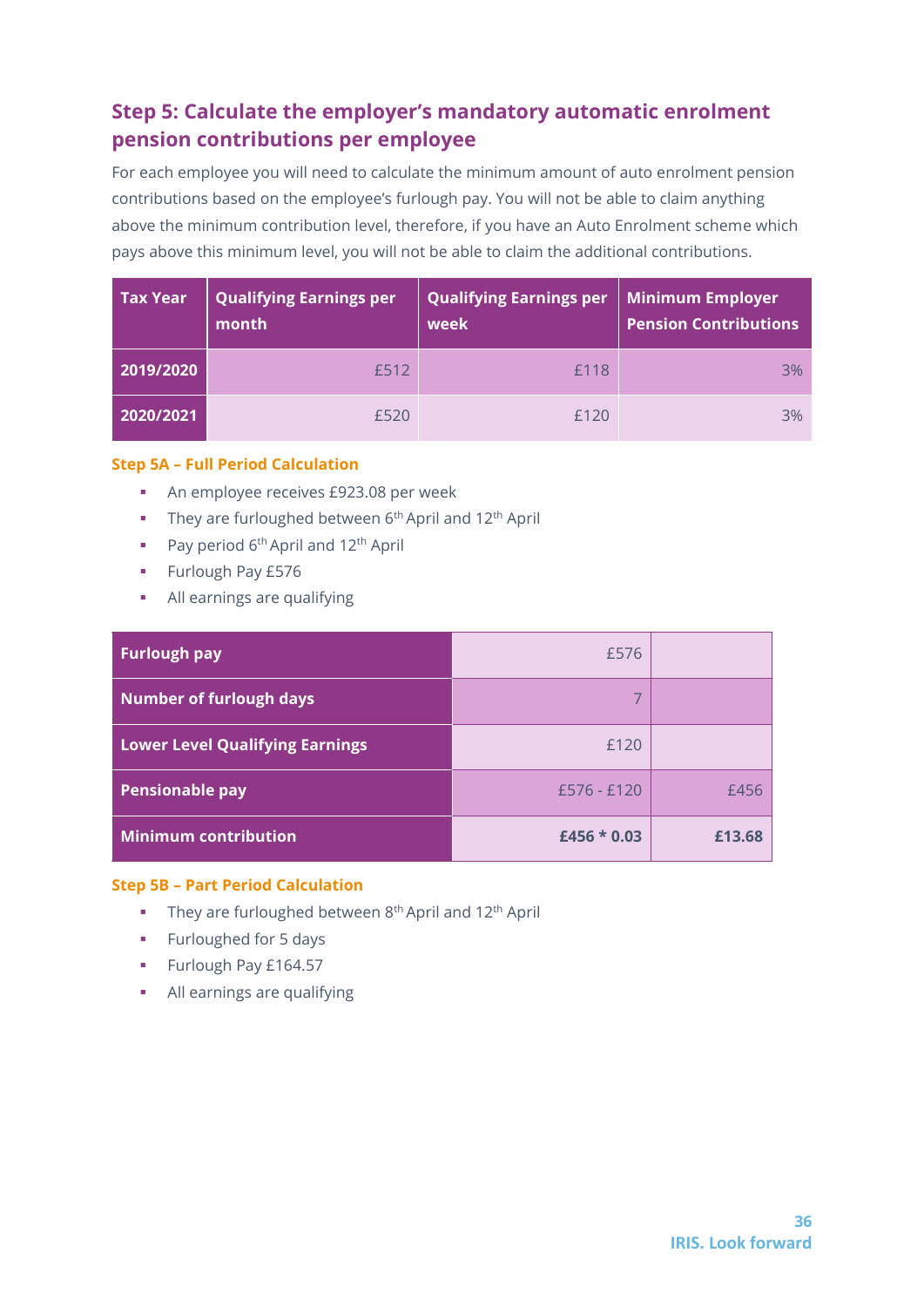| <b>Furlough pay</b>                                              | £164.57          |        |
|------------------------------------------------------------------|------------------|--------|
| <b>Number of furlough days</b>                                   | 5                |        |
| <b>Lower Level Qualifying Earnings</b>                           | £120             |        |
| <b>Lower Level Qualifying Earnings Daily</b><br><b>Allowance</b> | £120/7           | £17.14 |
| <b>Allowance during the Furlough period</b>                      | $f17.14 * 5$     | £85.7  |
| <b>Pensionable pay</b>                                           | £164.57 - £85.70 | £78.87 |
| <b>Minimum contribution</b>                                      | £78.87 $*$ 0.03  |        |

**Note:** If the employer pension contribution was usually above this amount you would still only be able to claim the minimum auto enrolment value

### <span id="page-36-0"></span>**Step 6: Sum the grants in respect of gross pay, Employer's NICs and AE contributions**

Add up all the values due in steps 4 to 6. Using our example:

| <b>Furlough pay</b>            | £576    |
|--------------------------------|---------|
| NI to be claimed               | £56.17  |
| <b>Pension to be reclaimed</b> | £13.68  |
| <b>Total Due</b>               | £645.85 |

#### **Benefits whilst on Furlough**

Employees are still entitled to their normal benefits package. They should not be disadvantaged in terms of benefits during periods of Furlough.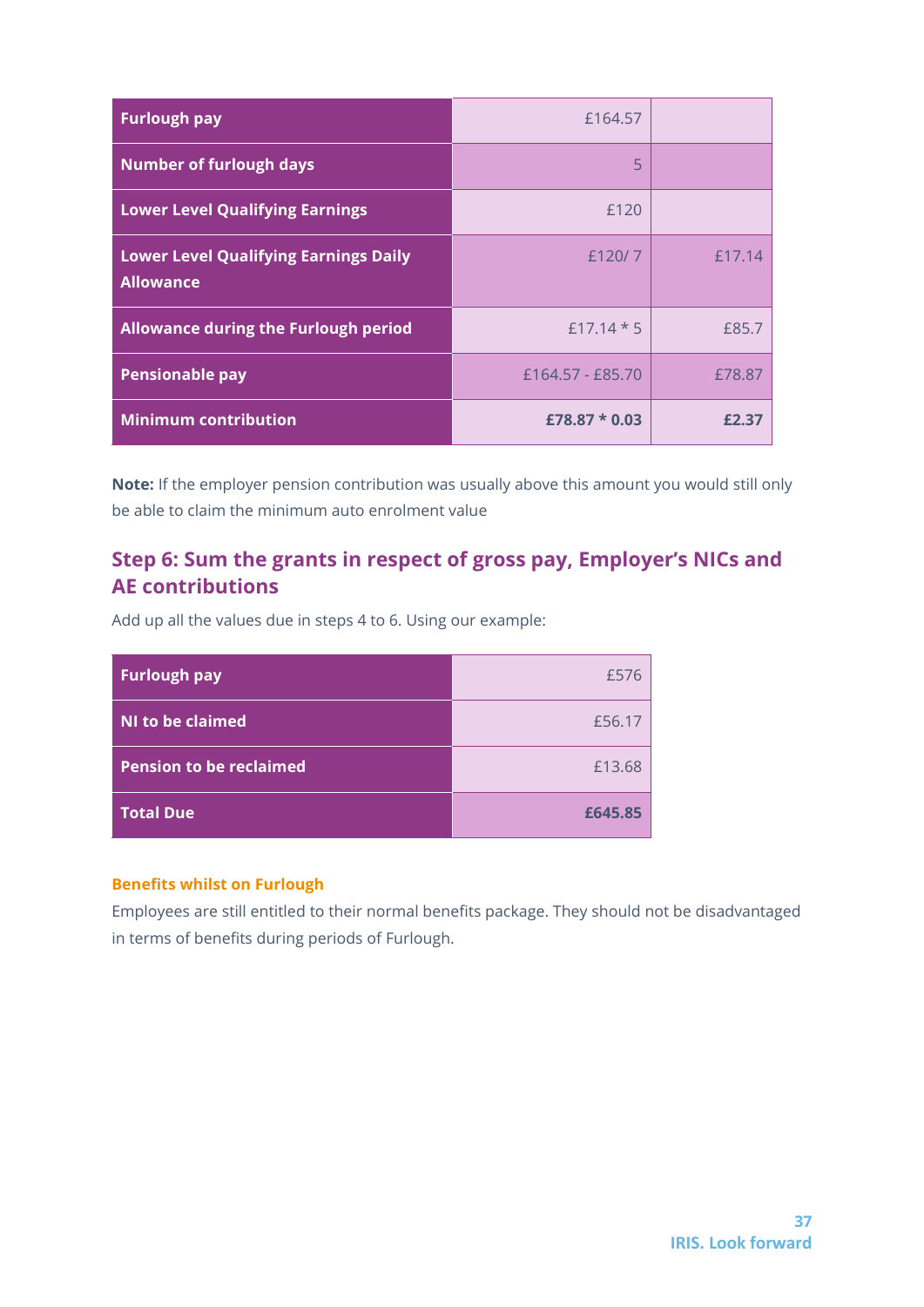# <span id="page-37-0"></span>**What information do I need to make a claim?**

To claim for furloughed individuals, you will need the following:

To claim, you will need:

- Your employer PAYE scheme reference number
- The number of employees being furloughed
- National Insurance Numbers for the furloughed employees
- Names of the furloughed employees
- Payroll/employee number for the furloughed employees (optional)
- Dates each employee was furloughed
- **•** The claim value per employee
- Your Self-Assessment Unique Taxpayer Reference, Corporation Tax Unique Taxpayer Reference, Company Registration Number or Employer Name (as appropriate)
- The claim period (start and end date)
- **•** Amount claimed (per the minimum length of furloughing of 3 consecutive weeks)
- Your bank account number and sort code
- Your contact name
- Your phone number

As advised in this document, you need to calculate the amount you are claiming. HMRC will retain the right to retrospectively audit all aspects of your claim.

If you use an agent who is authorised to act for you for PAYE purposes, they will be able to make a claim on your behalf. If you use a file only agent (who files your RTI return but doesn't act for you on any other matters) they won't be authorised to make a claim for you and you will need to make the claim yourself. Your file only agent can assist you in obtaining the information you need to claim (which is listed above).

# <span id="page-37-1"></span>**Can I claim back SSP paid due to COVID-19?**

The Government have introduced a Coronavirus Statutory Sick Pay Rebate Scheme and the online service will be available from the 26<sup>th</sup> May 2020. This scheme is available for employers to reclaim SSP paid to current or former employees if certain conditions are met. Such as, as an Employer, you:

- Are claiming for an employee who is eligible for SSP due to COVID-19
- Your PAYE Payroll scheme was created and started on or before 28<sup>th</sup> February 2020
- On 28<sup>th</sup> February 2020 you had fewer than 250 employees

You can claim from both Job Retention Scheme and the SSP Rebate Scheme, but you must ensure you do not claim from both schemes for the same period for an employee.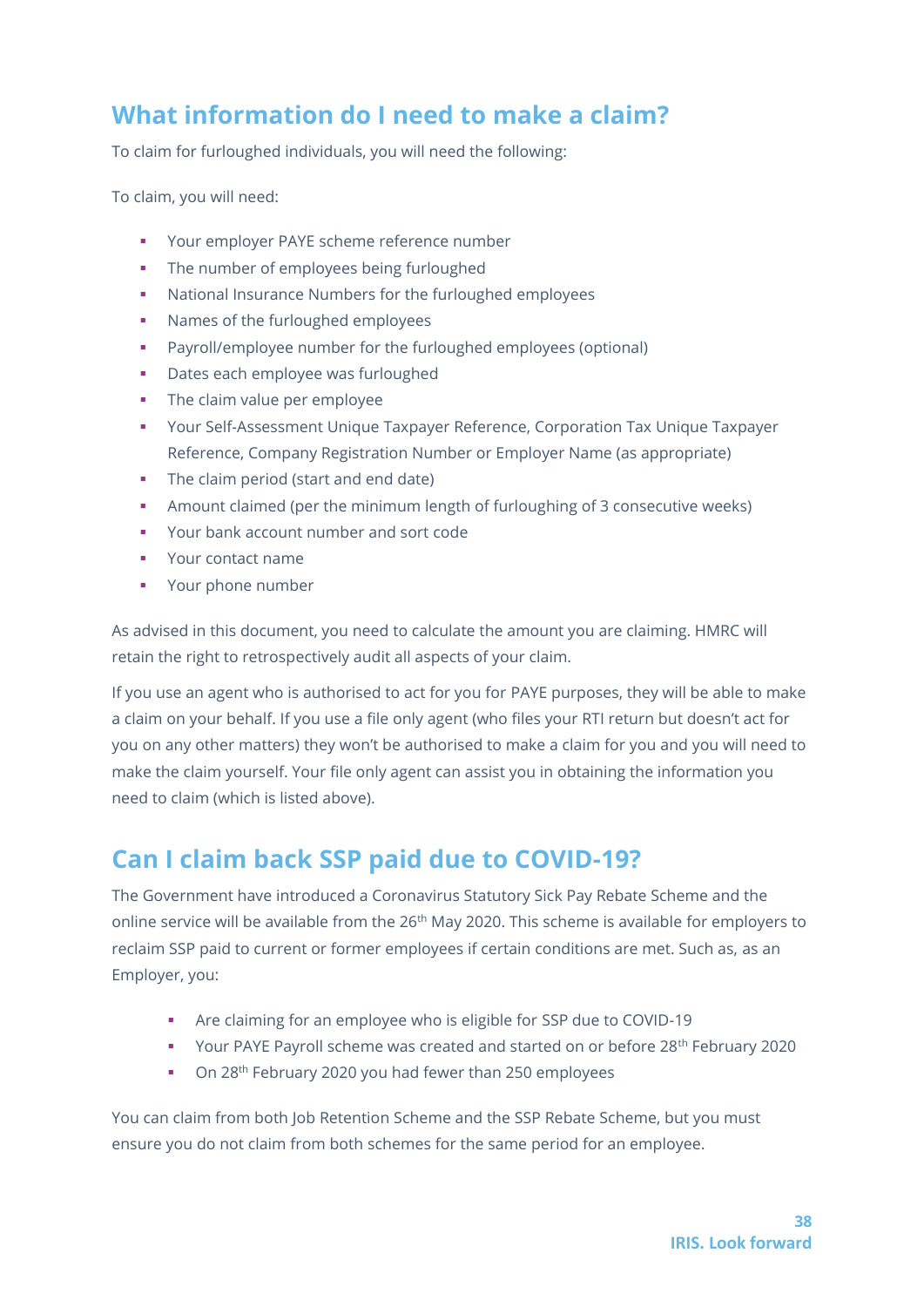### <span id="page-38-0"></span>**What can I claim for?**

Starting from the first qualifying day, you can claim for up to 2 weeks, subject to the employee being unable to work for one of the following reasons:

- Employee has Coronavirus (COVID-19) or symptoms of
- Employee is self-isolating due to someone they live with having symptoms, so are unable to work
- **Employee has been advised by NHS/GP to shield for at least 12 weeks**

The weekly rate from 6th April 2020 is £95.85 (£94.25 for 2019/2020 tax year). You can only claim up to the weekly rate, if you increase the employee's pay above this, you cannot claim for the additional amount.

You can claim for periods of sickness starting on or after:

- 13<sup>th</sup> March 2020 for employees who had coronavirus or the symptoms thereof, or if they were self-isolating because, somebody they live with had symptoms
- 16<sup>th</sup> April 2020 for employees having to shield due to coronavirus

**Note**: you do not need a doctor's FIT note to be able to make a claim but you can ask the employee for either an isolation note from NHS 111 (if they are self-isolating or cannot work due to coronavirus)

### <span id="page-38-1"></span>**What information do I need to make a claim for SSP Rebate?**

To be able to claim, you will need the following information:

- Your employer PAYE scheme reference number
- Your bank account number and sort code
- Your contact name
- Your phone number
- **•** Total amount of SSP paid regarding Coronavirus for the claim period, not exceeding the weekly set rate
- **•** The claim period start date
- **•** The claim period end date

You can claim for multiple periods/employees together. The start date of your claim is the earliest pay period you are claiming for and the end date is the end date of the latest pay period you are claiming for.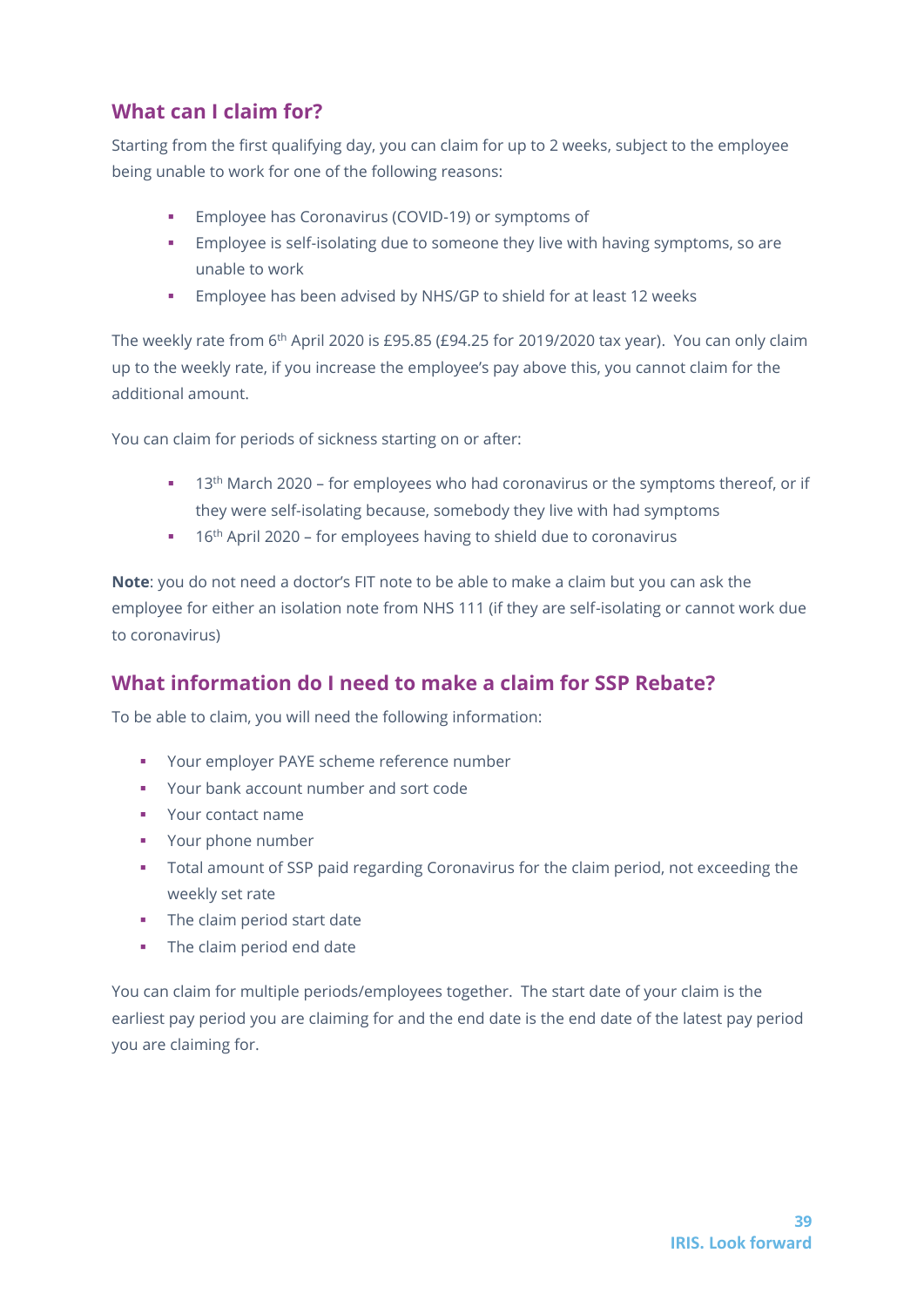### <span id="page-39-0"></span>**Do I need to keep records?**

You need to keep the following records:

- **•** Details of the SSP you have paid and want to reclaim from HMRC
- **•** The following information must be retained for 3 years from the date you receive payment for your claim:
	- Dates the employee was off sick
	- **■** Which of those dates were qualifying days
	- **•** The reason they were off work, for instance they had symptoms, someone they lived with had symptoms, or they were shielding
	- Relevant Employees' National Insurance numbers

# <span id="page-39-1"></span>**Useful Links**

HMRC are endeavouring to make the claim process as straightforward as possible, for further information see:

- **[Guidance to claim for wage costs through the CJRS](https://www.gov.uk/guidance/claim-for-wage-costs-through-the-coronavirus-job-retention-scheme)**
- **[Guidance to work out 80% of your wages to claim through CJRS](https://www.gov.uk/guidance/work-out-80-of-your-employees-wages-to-claim-through-the-coronavirus-job-retention-scheme?utm_source=050b4a63-453d-4aed-93ce-67e981006b92&utm_medium=email&utm_campaign=govuk-notifications&utm_content=immediate)**
- **[CJRS calculator](https://www.tax.service.gov.uk/job-retention-scheme-calculator/?_ga=2.181034020.2091949645.1587402281-387771673.1586716679)**
- **[Coronavirus SSP Reclaim Guidance](https://www.gov.uk/guidance/claim-back-statutory-sick-pay-paid-to-employees-due-to-coronavirus-covid-19#who-can-use-the-scheme)**